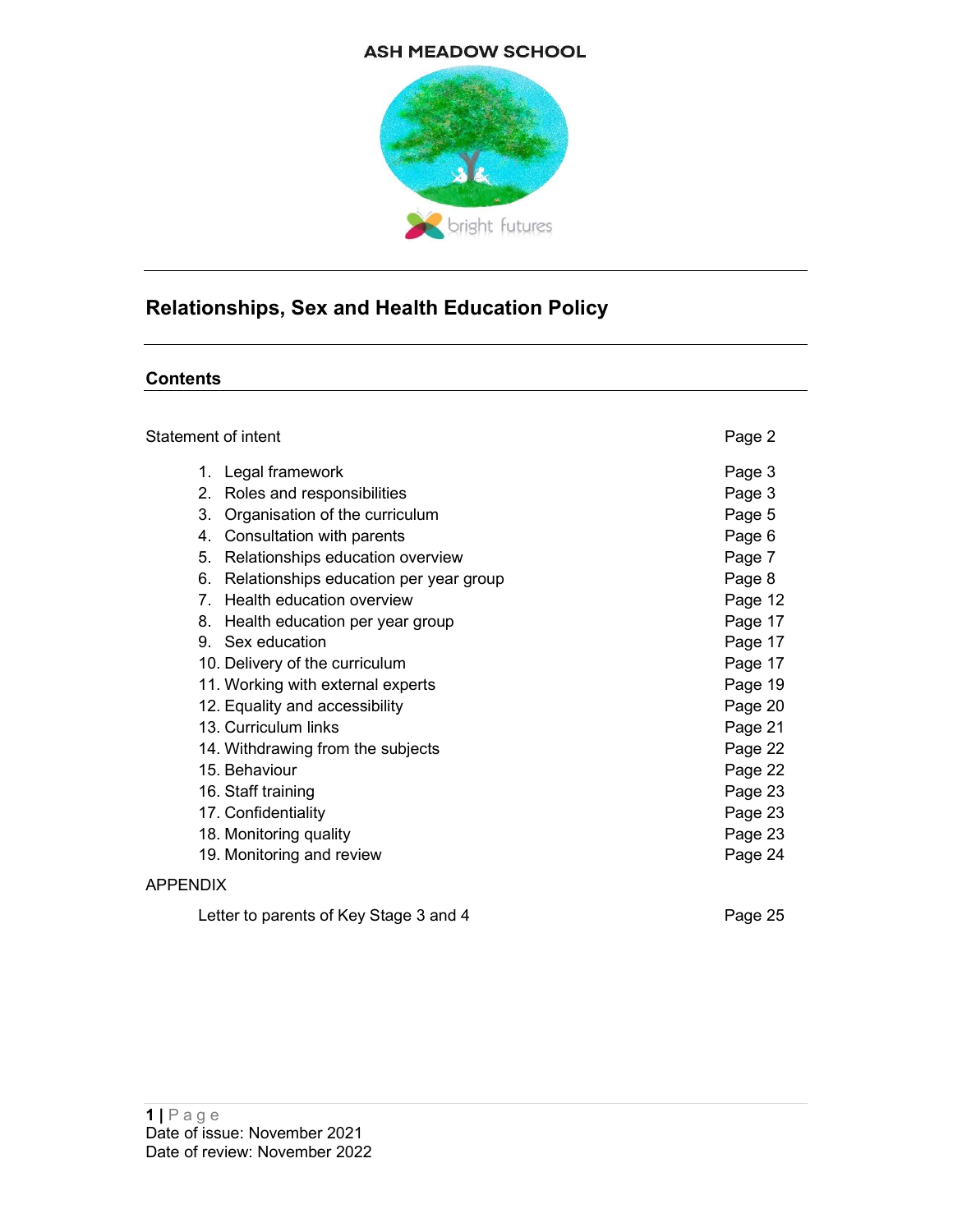# Statement of intent

At Ash Meadow School, we understand that students must be provided with an education that prepares them for the opportunities, responsibilities, and experiences of adult life. A key part of this relates to relationships and health education, which must be delivered to every student. Schools also have the option to decide whether students are taught sex education.

Relationship's education focusses on giving students the knowledge they need to make informed decisions about their wellbeing, health and relationships, and to build their selfefficacy. Health education focusses on equipping students with the knowledge they need to make good decisions about their own health and wellbeing.

We understand our responsibility to deliver a high-quality, age appropriate, and evidence based relationships, sex and health curriculum for all our students. This policy sets out the framework for our relationships, sex and health curriculum, providing clarity on how it is informed, organised and delivered.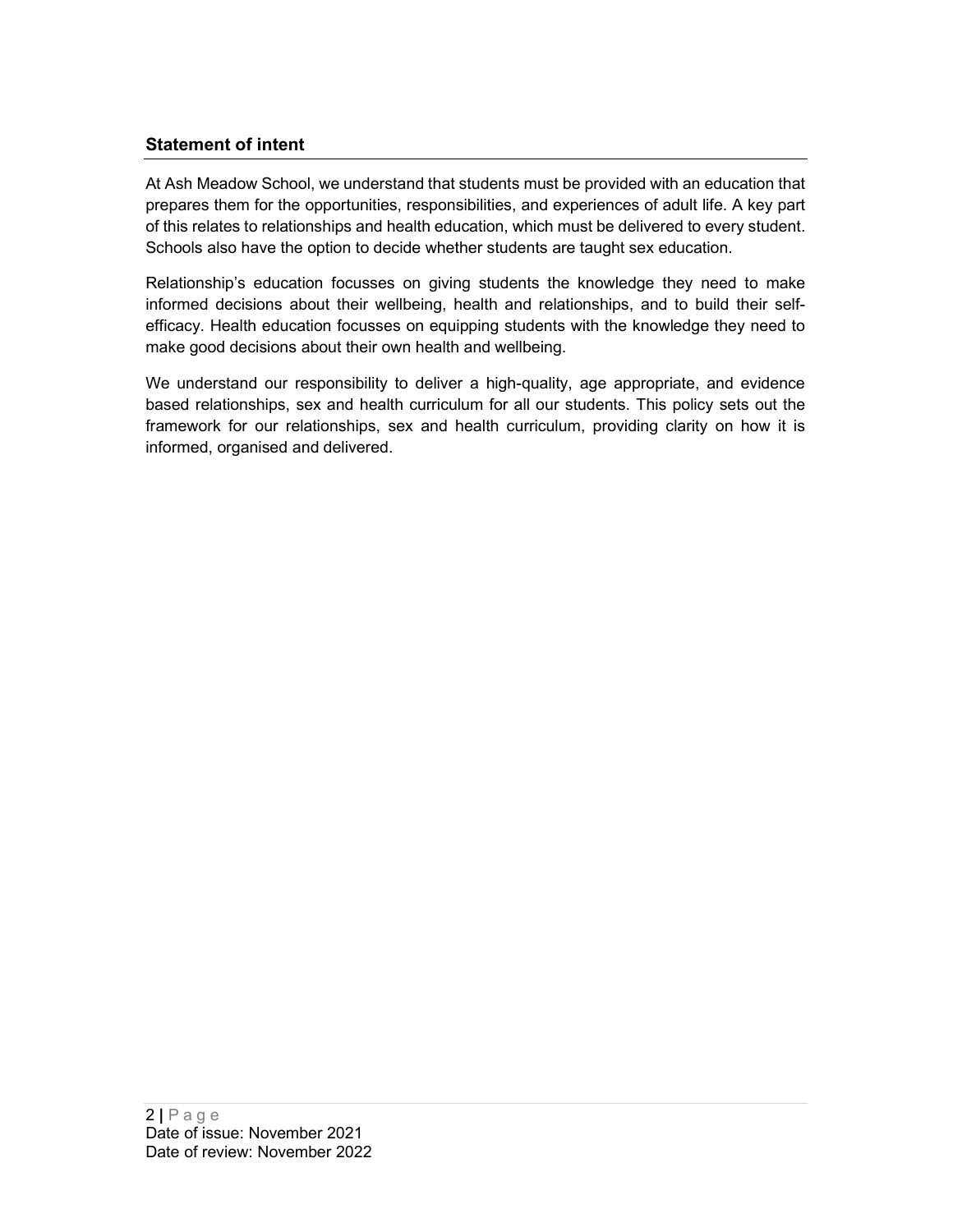# Legal framework

This policy has due regard to legislation and statutory guidance including, but not limited to, the following:

- Section 80A of the Education Act 2002
- Children and Social Work Act 2017
- The Relationships Education, Relationships and Sex Education and Health Education (England) Regulations 2019
- Equality Act 2010
- DfE (2019) 'Relationships, Education, Relationships and Sex Education (RSE) and Health Education'
- DfE (2013) 'Science programmes of study: key stages 1 and 2'
- DfE (2021) Keeping Children Safe in Education

This policy operates in conjunction with the following school policies:

- Child Protection and Safeguarding Policy
- Positive Behaviour Policy
- SEND Policy
- Inclusion Policy
- Equal Opportunities Policy
- Anti-Bullying Policy: Students
- Social, Emotional and Mental Health (SEMH) Policy
- Online Safety Policy
- Visitor Policy

#### Roles and responsibilities

The Head of School is responsible for:

- Ensuring all students make progress in achieving their expected educational outcomes.
- Ensuring the curriculum is well led, effectively managed and well planned.
- Evaluating the quality of provision through regular and effective selfevaluation.
- Ensuring teaching is delivered in ways that are accessible to all students with SEND.
- Providing clear information for parents on subject content and their rights to request that their children are withdrawn.
- Making sure the subjects are resourced, staffed and timetabled in a way that ensures the school can fulfil its legal obligations.
- The overall implementation of this policy.
- Ensuring staff are suitably trained to deliver the subjects.
- Ensuring that parents are fully informed of this policy.
- Reviewing requests from parents to withdraw their children from the subjects.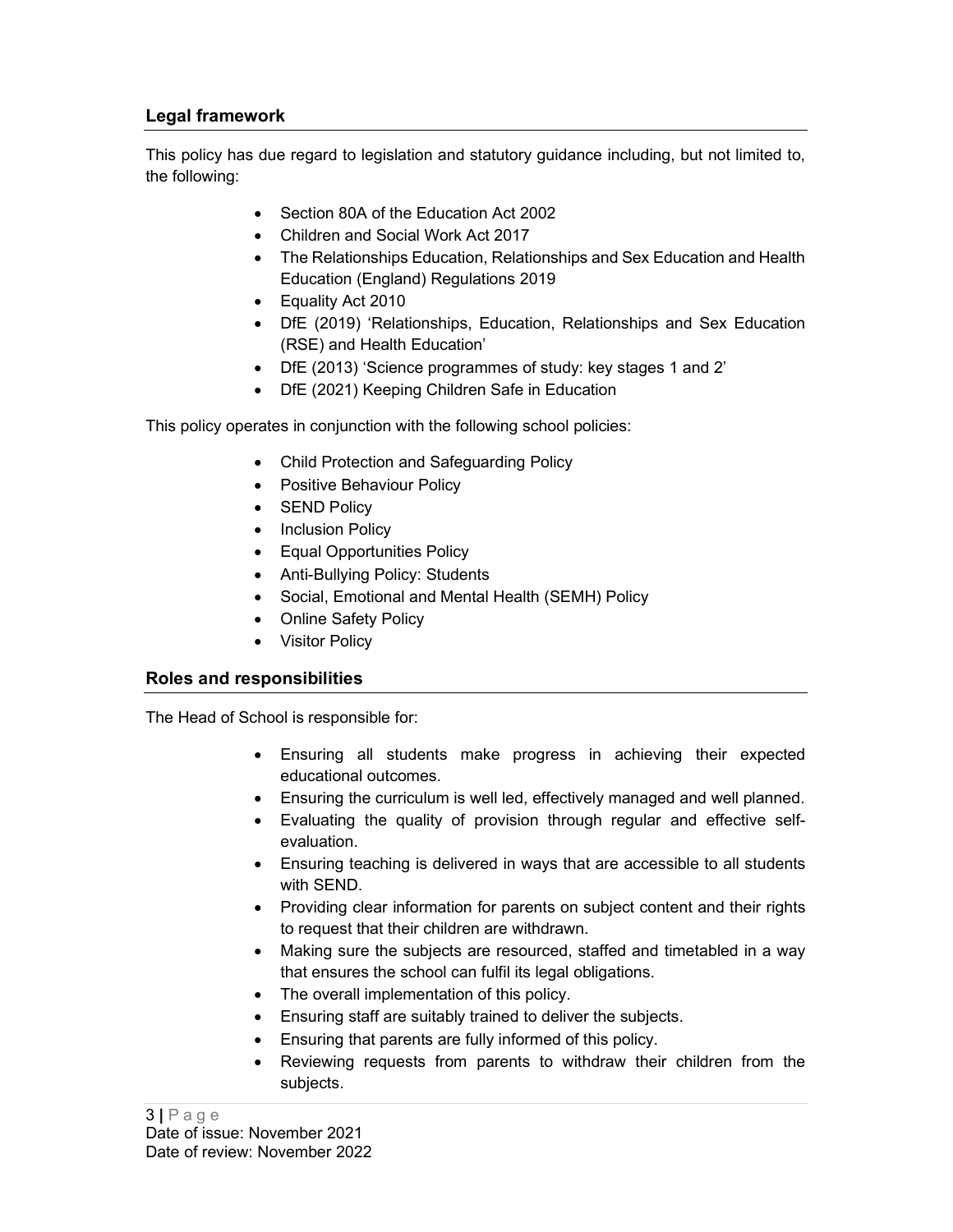- Discussing requests for withdrawal with parents.
- Organising alternative education for students, where necessary, that is appropriate and purposeful.
- Reporting to the governing board on the effectiveness of this policy.
- Reviewing this policy on an annual basis.

The PSHE Lead is responsible for:

- Overseeing the delivery of the subjects.
- Ensuring the subjects are age-appropriate and high-quality.
- Ensuring teachers are provided with adequate resources to support teaching of the subjects.
- Ensuring the school meets its statutory requirements in relation to the relationships, sex and health curriculum.
- Ensuring the relationships, sex and health curriculum is inclusive and accessible for all students.
- Working with other subject leaders to ensure the relationships, sex and health curriculum complements, but does not duplicate, the content covered in the national curriculum.
- Monitoring and evaluating the effectiveness of the subjects and providing reports to the Head of School.

The appropriate teachers are responsible for:

- Delivering a high-quality and age-appropriate relationships, sex and health curriculum in line with statutory requirements.
- Using a variety of teaching methods and resources to provide an engaging curriculum that meets the needs of all students.
- Ensuring they do not express personal views or beliefs when delivering the programme.
- Modelling positive attitudes to relationships, sex and health education.
- Responding to any safeguarding concerns in line with the Child Protection and Safeguarding Policy.
- Acting in accordance with planning, monitoring and assessment requirements for the subjects.

In line with this policy, the teachers who will be delivering relationships, sex and health education are outlined below:

| Name           | Job title        |
|----------------|------------------|
| Alicia Highton | <b>PSHE Lead</b> |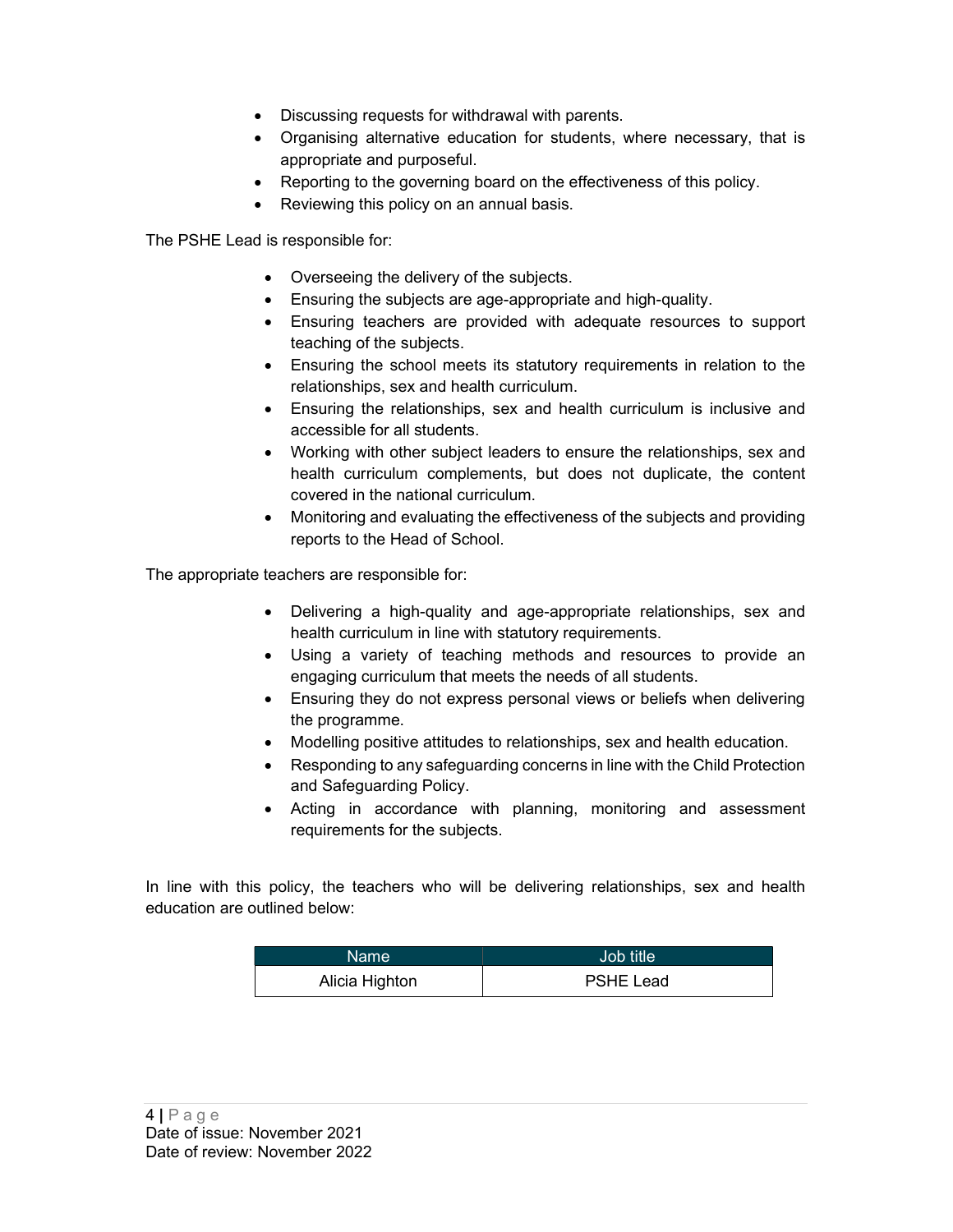# Organisation of the curriculum

Every school is required to deliver statutory relationships education and health education.

For the purpose of this policy, "relationships and sex education" is defined as teaching students about healthy, respectful relationships, focussing on family and friendships, in all contexts, including online, as well as developing an understanding of human sexuality and to respect themselves and others.

For the purpose of this policy, "health education" is defined as teaching students about physical health and mental wellbeing, focussing on recognising the link between the two and being able to make healthy lifestyle choices. It is also defined about how they can make good decisions about their own health and well-being, and how physical health and mental wellbeing are interlinked.

For the purpose of this policy, "parents" is defined as parents, and carers who look after our students in our residential care provision.

The delivery of the relationships education and health education coincide with one another and will be delivered as part of the school's PSHE curriculum.

The relationships and health curriculum has been organised in line with the statutory requirements outlined in the DfE (2019) 'Relationships, Education, Relationships and Sex Education (RSE) and Health Education' guidance.

The relationships and health curriculum considers the views of teachers, students and parents. We are dedicated to ensuring our curriculum meets the needs of the whole-school community.

The relationships and health curriculum is informed by issues in the school and wider community to ensure it is tailored to students' needs.

We consult with parents, students and staff in the following ways:

- Questionnaires and surveys
- Telephone calls
- Meetings
- Newsletters and letters
- Consent forms
- Training sessions

Any parent, teacher or student wishing to provide feedback about the curriculum can do so at any time during the academic year by:

Emailing the PSHE Lead – alicia.highton@brightfuturescare.co.uk

The school has organised a curriculum that is age-appropriate for students within each year group, based on the views of teachers, parents and students.

When organising the curriculum, the religious backgrounds of all students will be considered, so that the topics that are covered are taught appropriately.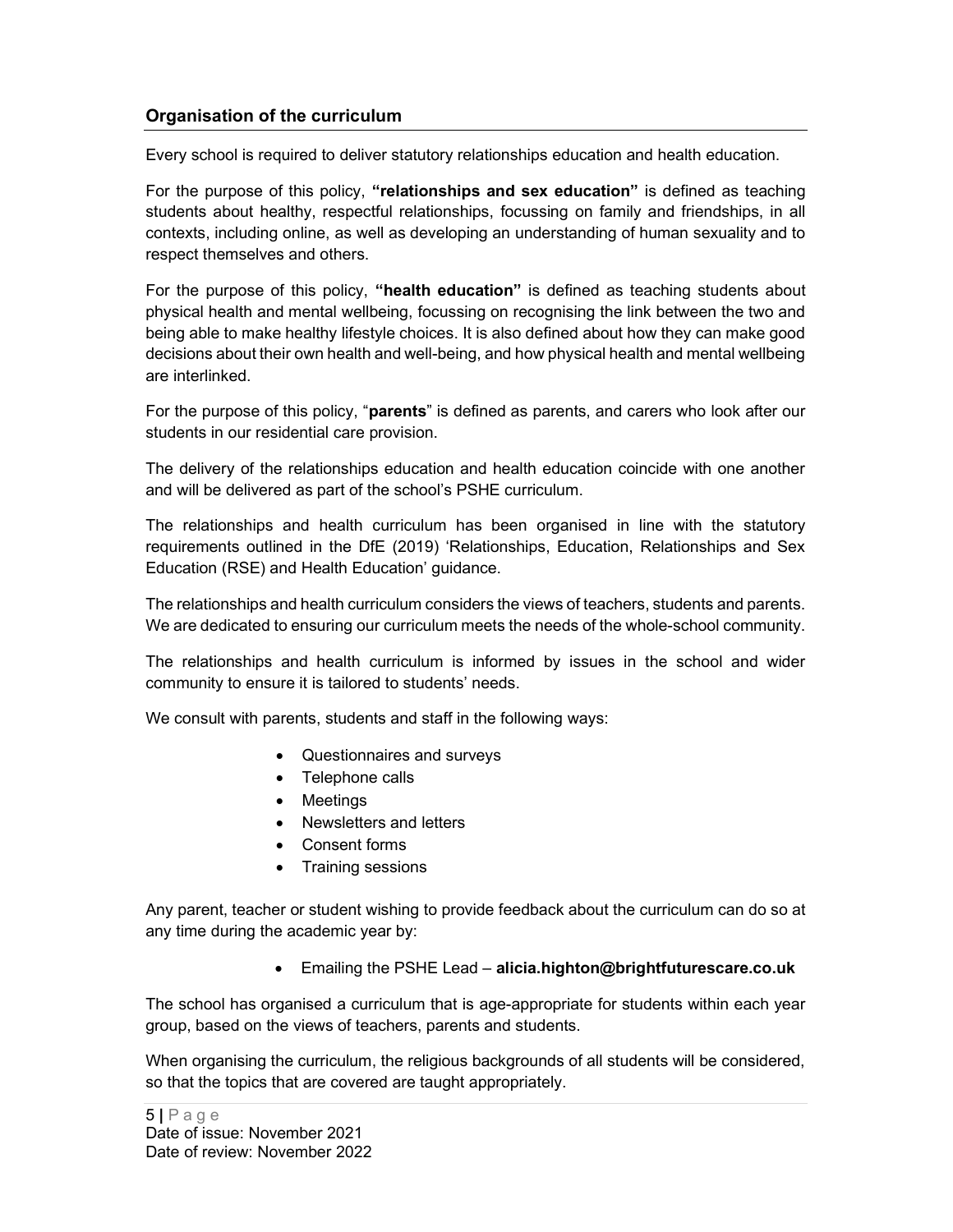# Consultation with parents

The school understands the important role parents play in enhancing their children's understanding of relationships, sex and health. Similarly, we also understand how important parents' views are in shaping the curriculum.

The school works closely with parents by establishing open communication – all parents are consulted in the development and delivery of the curriculum, as outlined in this policy.

Parents are provided with the following information:

- The content of the relationships, sex and health curriculum
- The delivery of the relationships, sex and health curriculum, including what is taught in each year group
- The legalities surrounding withdrawing their child from the subjects
- The resources that will be used to support the curriculum

The school aims to build positive relationships with parents by inviting them into school to discuss what will be taught, address any concerns and help parents in managing conversations with their children on the issues covered by the curriculum.

Parents are consulted in the review of the curriculum and this policy, and are encouraged to provide their views at any time.

#### Key stages 3 and 4

The majority of the RSE and health education curriculum will be delivered through PSHE education, with statutory elements taught via the science curriculum.

The RSE and PSHE Lead will work closely with their colleagues in related curriculum areas to ensure the curriculum complements and does not duplicate the content covered in national curriculum subjects.

The curriculum has been developed in line with the DfE's 'Relationships Education, Relationships and Sex Education (RSE) and Health Education' guidance.

The school will consider the context and views of the wider local community when developing the curriculum to ensure it is reflective of issues in the local area.

The school will consider the religious background of all students when planning teaching, to ensure all topics included are appropriately handled.

The RSE and Health Education curriculum is informed by topical issues in the school and wider community to ensure it is tailored to students' needs. For example, if there was a local prevalence of specific sexually transmitted infections, our curriculum would be tailored to address this issue.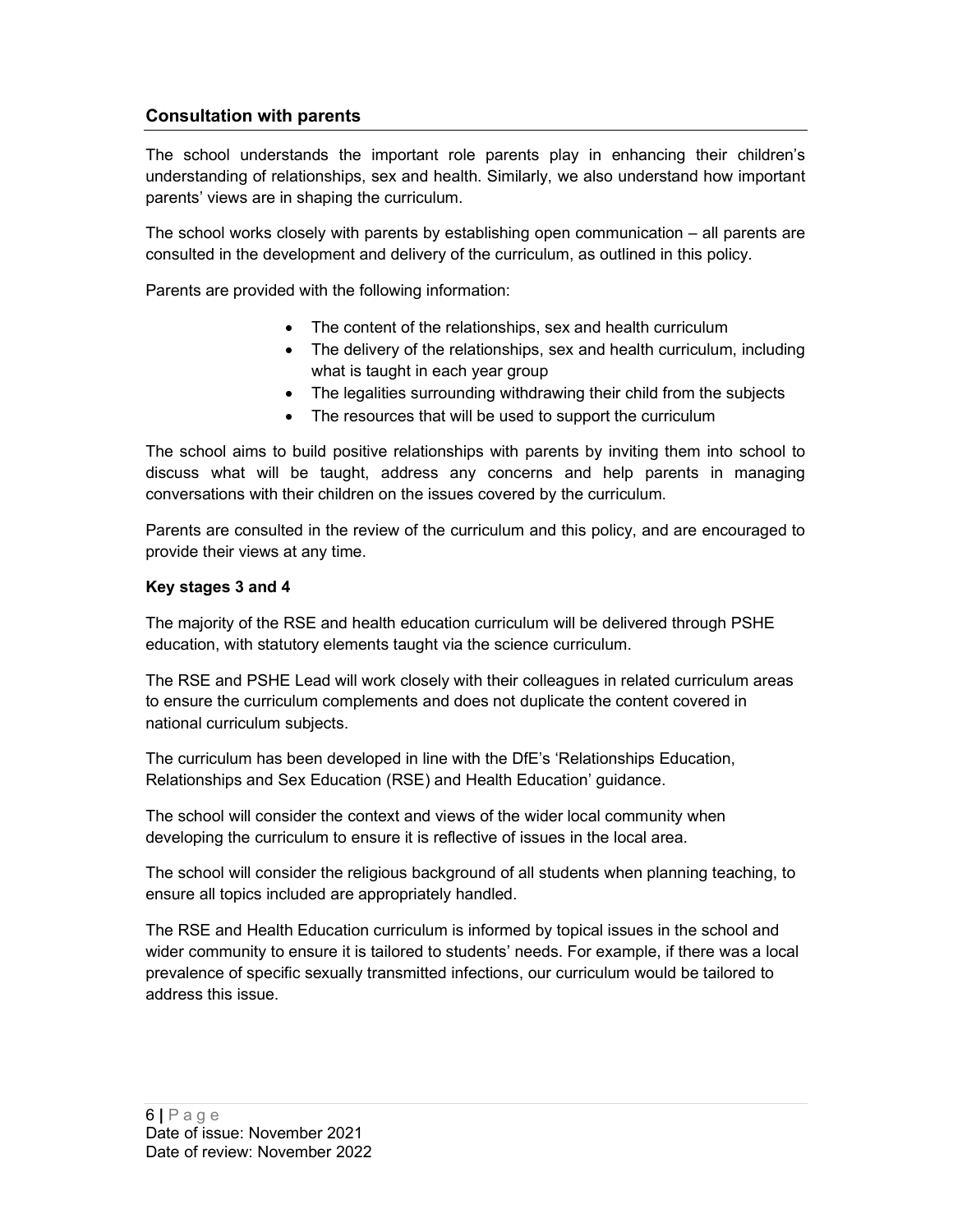#### Families and people who care for me

By the end of key stage 2, students will have experienced and have some understanding that:

- That families are important for them growing up because they can give love, security and stability.
- The characteristics of healthy family life, commitment to each other, including in times of difficulty, protection and care for children and other family members, the importance of spending time together and sharing each other's lives.
- That others' families, either in school or in the wider world, sometimes look different from their family, but that they should respect those differences and know that other children's families are also characterised by love and care.
- That stable, caring relationships, which may be of different types, are at the heart of happy families, and are important for children's security as they grow up.
- That marriage represents a formal and legally recognised commitment of two people to each other which is intended to be lifelong.
- How to recognise if family relationships are making them feel unhappy or unsafe, and how to seek help or advice from others if needed.

By the end of key stage 4, students will have experienced and have some understanding that:

- That there are different types of committed, stable relationships.
- How these relationships might contribute to human happiness and their importance for bringing up children.
- What marriage is, including their legal status, e.g. that marriage carries legal rights and protections not available to couples who are cohabiting or who have married, for example, in an unregistered religious ceremony.
- Why marriage is an important relationship choice for many couples and why it must be freely entered into.
- The characteristics and legal status of other types of long-term relationships.
- The roles and responsibilities of parents with respect to raising children, including the characteristics of successful parenting.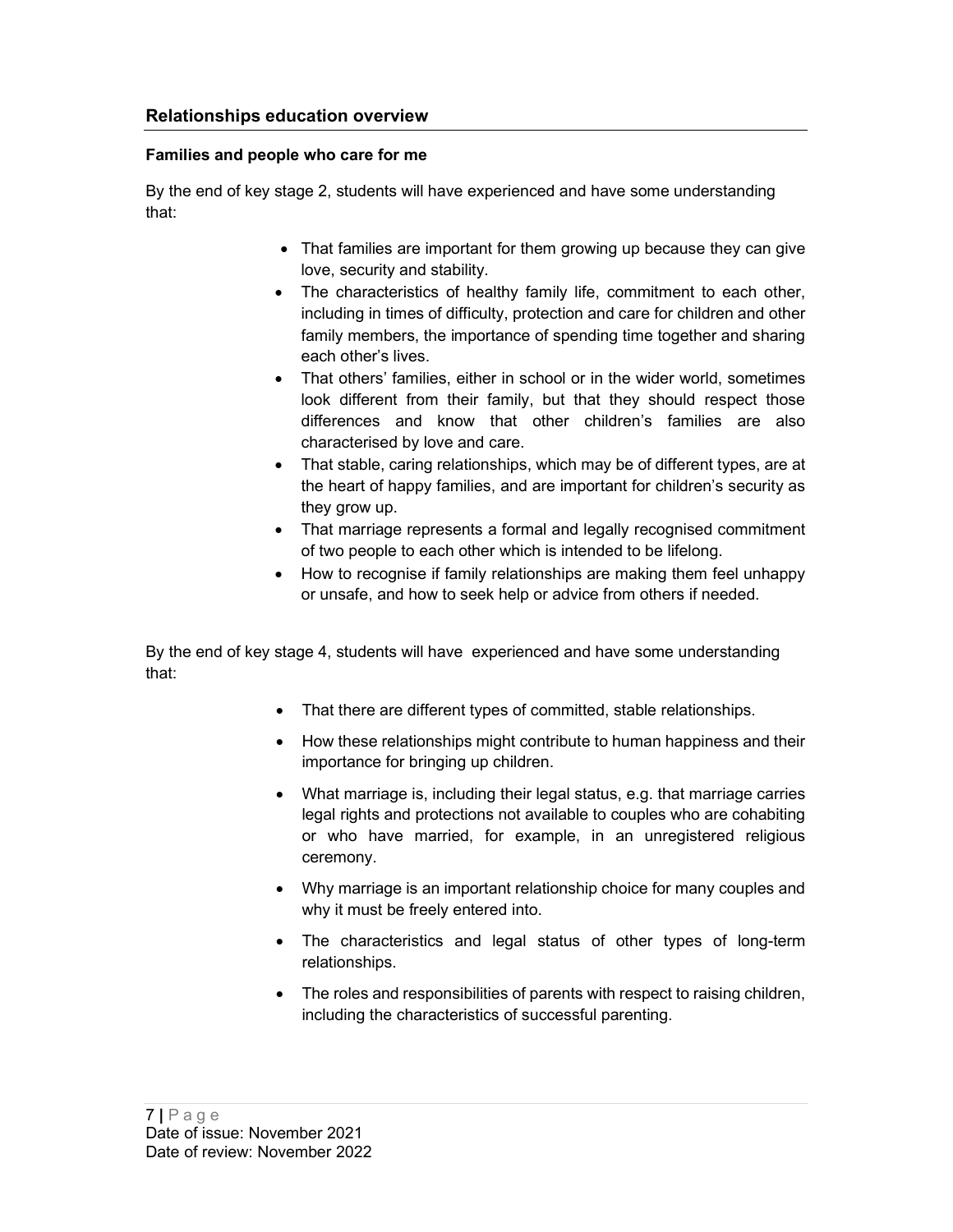Students will also have a basic understanding of how to:

- Determine whether other children, adults or sources of information are trustworthy.
- Judge when a family, friend, intimate or other relationship is unsafe, and recognise this in others' relationships.
- How to seek help or advice if needed, including reporting concerns about others.

## Caring friendships and Respectful relationships, including friendships

By the end of key stage 2, students will have experienced and have some understanding that:

- How important friendships are in making us feel happy and secure, and how people choose and make friends.
- The characteristics of friendships, including mutual respect, truthfulness, trustworthiness, loyalty, kindness, generosity, trust, sharing interests and experiences, and support with problems and difficulties.
- That healthy friendships are positive and welcoming towards others, and do not make others feel lonely or excluded.
- That most friendships have ups and downs, but that these can often be worked through so that the friendship is repaired or even strengthened, and that resorting to violence is never right.
- How to recognise who to trust and who not to trust.
- How to judge when a friendship is making them feel unhappy or uncomfortable.
- How to manage conflict.
- How to manage different situations and how to seek help from others if needed.

#### Respectful relationships

By the end of key stage 2, students will have experienced and have some understanding of:

- The importance of respecting others, even when they are very different from them (for example, physically, in character, personality or backgrounds), make different choices, or have different preferences or beliefs.
- Which practical steps they can take in a range of different contexts to improve or support respectful relationships.
- The conventions of courtesy and manners.
- The importance of self-respect and how this links to their own happiness.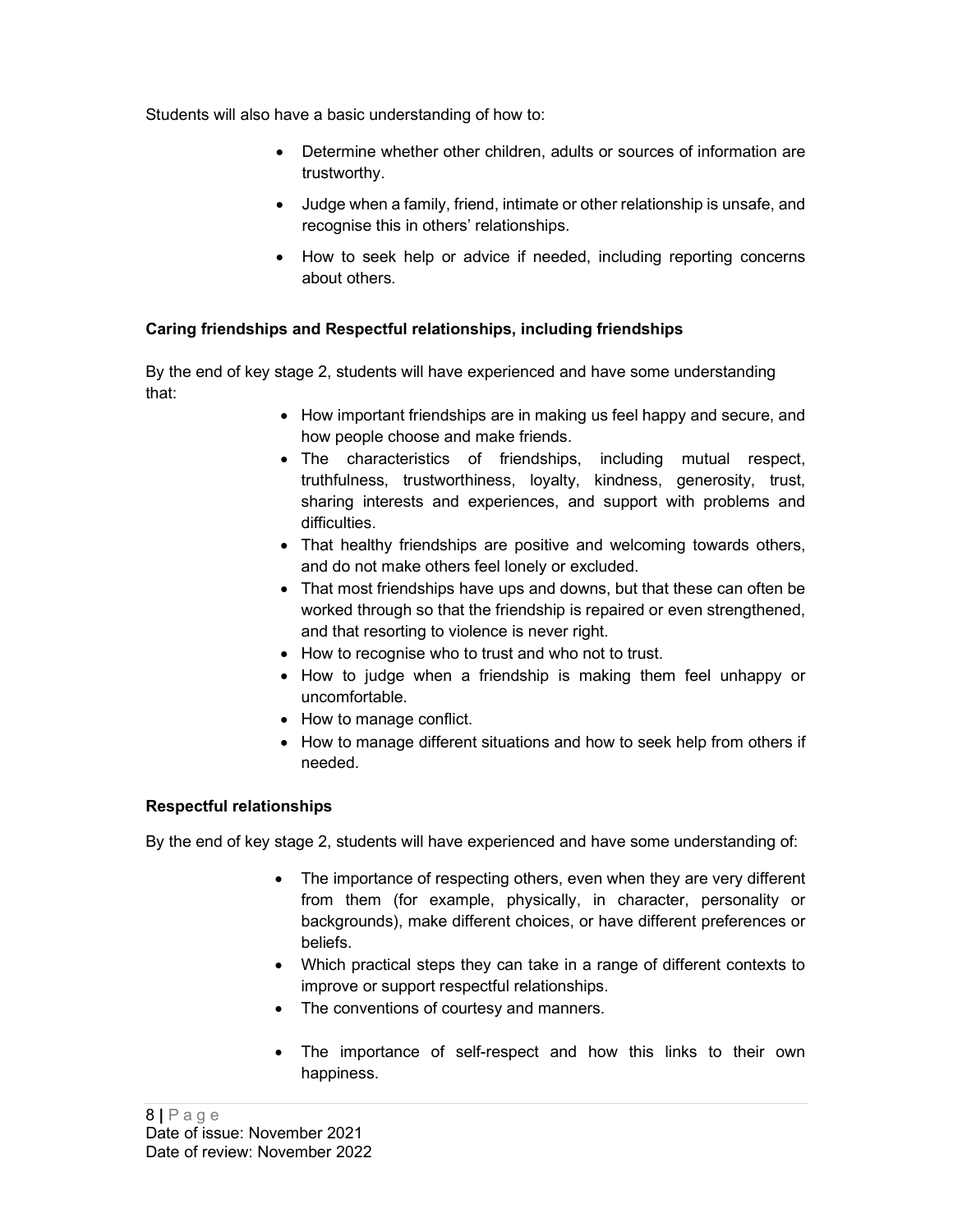- That in school and wider society they can expect to be treated with respect by others, and that in turn they should show due respect to others, including those in positions of authority.
- About the different types of bullying (including cyberbullying), the impact of bullying, responsibilities of bystanders to report bullying to an adult, and how to seek help.
- What a stereotype is, and how they can be unfair, negative or destructive.
- The importance of permission-seeking and giving in relationships with friends, peers and adults.

By the end of key stage 4, students will have experienced and have some understanding that:

- The characteristics of positive and healthy friendships in all contexts (including online), including trust, respect, honesty, kindness, generosity, boundaries, privacy, consent and the management of conflict, reconciliation and ending relationships. This includes different (non-sexual) types of relationships.
- Practical steps they can take in a range of different contexts to improve or support respectful relationships.
- How stereotypes, particularly those based on sex, gender, race, religion, sexual orientation or disability, can cause damage, e.g. how they might normalise non-consensual behaviour.
- That in school and wider society they can expect to be treated with respect by others, and that in turn they should show due respect to others, including people in positions of authority and due tolerance of other people's beliefs.
- About different types of bullying (including cyberbullying), the impact of bullying, responsibilities of bystanders to report bullying and how and where to seek help.
- The types of behaviour in relationships that can be criminal, including violent behaviour and coercive control.
- What constitutes sexual harassment and violence and why these are always unacceptable.
- The legal rights and responsibilities regarding equality, with reference to the protected characteristics defined in the Equality Act 2010, and that everyone is unique and equal.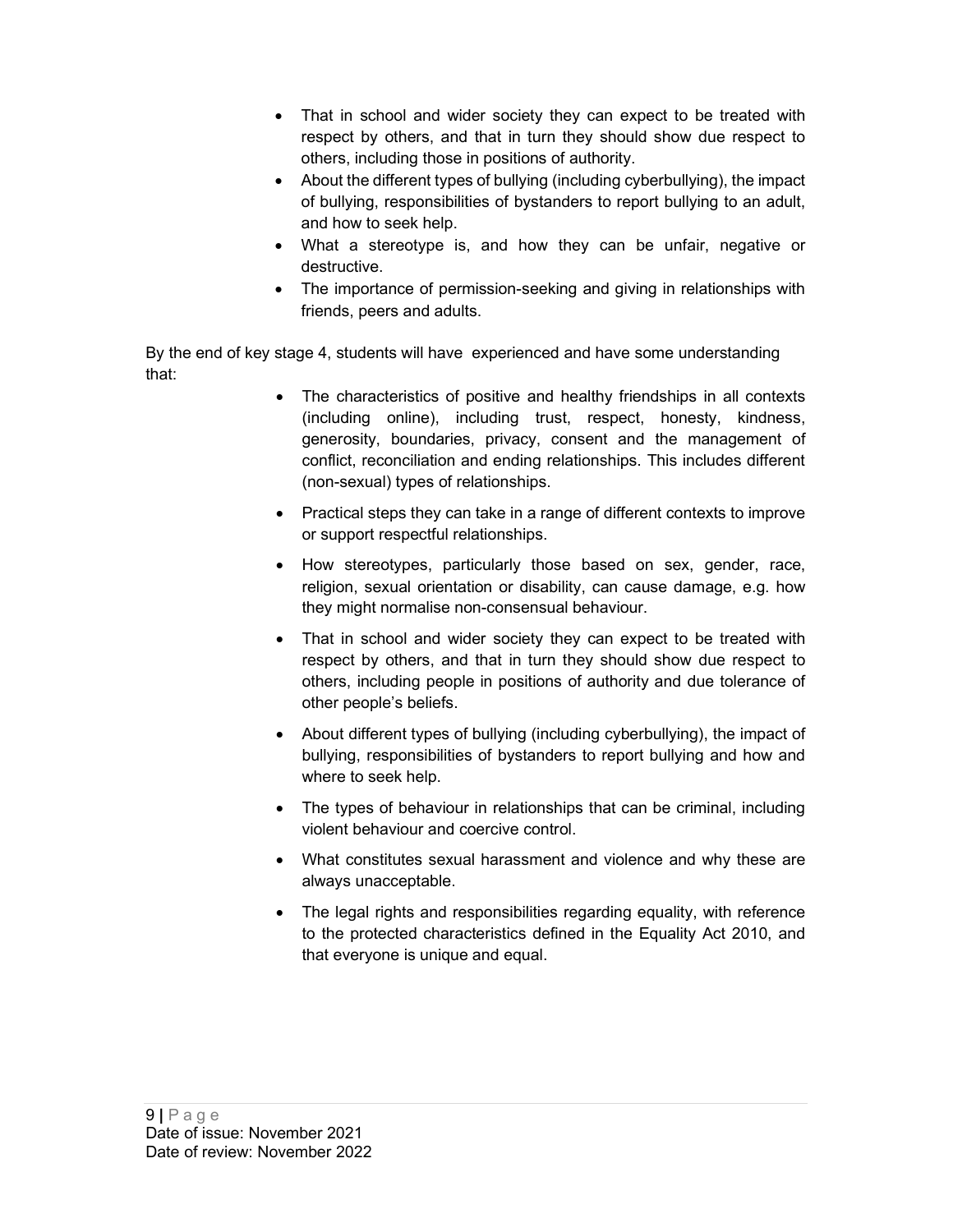#### Online relationships

By the end of key stage 2, students will have experienced and have some understanding of:

- That people sometimes behave differently online, including pretending to be someone they are not.
- That the same principles apply to online relationships as to face-to-face relationships, including the importance of respect for others online, even when we are anonymous.
- The rules and principles for keeping safe online.
- How to recognise harmful content and contact online, and how to report these.
- How to critically consider their online friendships and sources of information.
- The risks associated with people they have never met.
- How information and data is shared and used online.

By the end of key stage 4, students will have experienced and have some understanding that:

- Their rights, responsibilities and opportunities online, and that the same expectations of behaviour apply in all contexts.
- About online risks, including that material shared with another person has the potential to be shared online and the difficulty of removing potentially compromising material placed online.
- Not to provide material to others that they would not want shared further and not to share personal material which they receive.
- What to do and where to get support to report material or manage issues online.
- The impact of viewing harmful content.
- That specifically sexually explicit material, e.g. pornography, presents a distorted picture of sexual behaviours, can damage the way people see themselves in relation to others and negatively affect how they behave towards sexual partners.
- That sharing and viewing indecent images of children is a criminal offence which carries severe penalties, including jail.

#### Being safe

By the end of key stage 2, students will have experienced and have some understanding of:

 What sorts of boundaries are appropriate in friendships with peers and others – including in a digital context.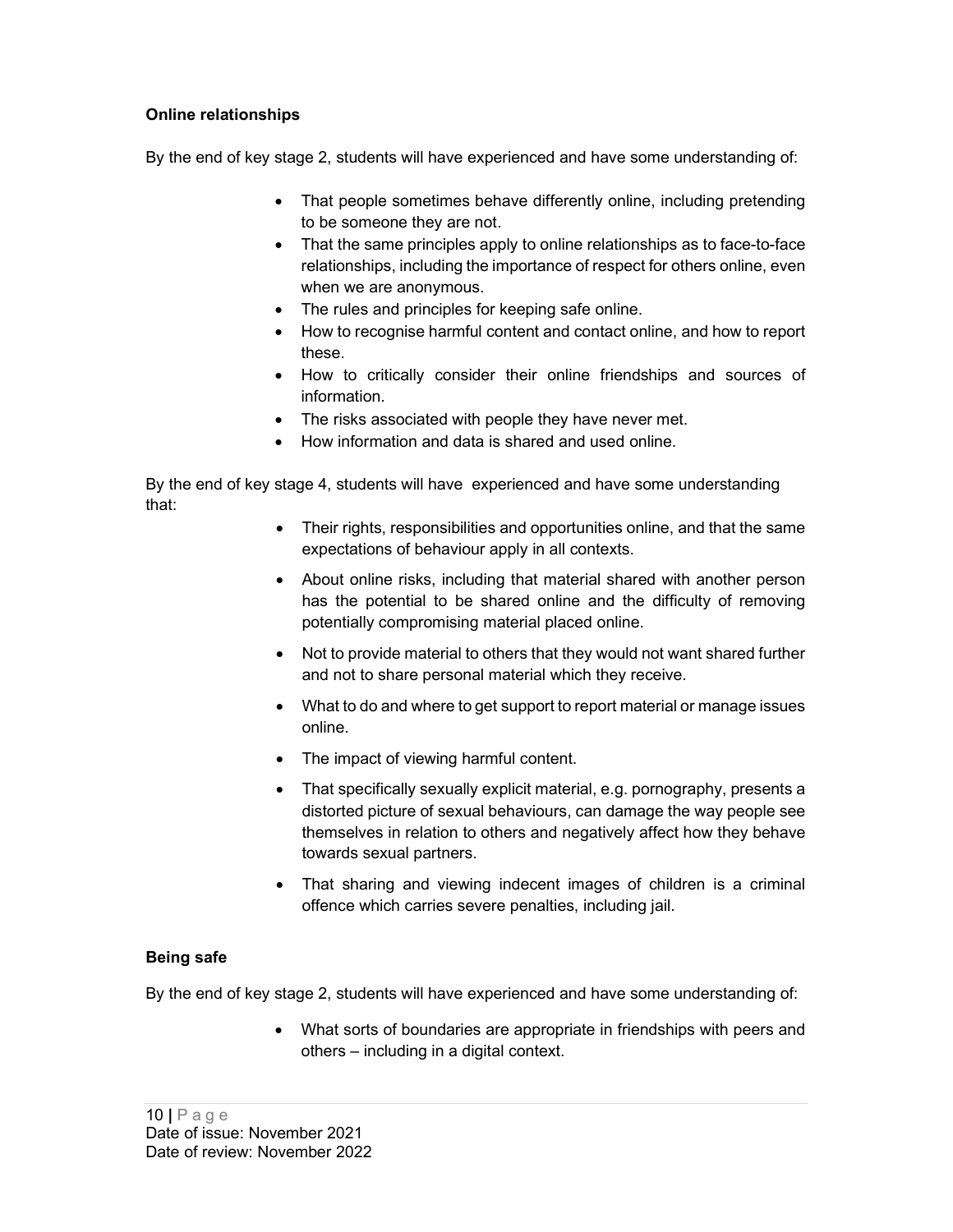- About the concept of privacy and the implications of it for both children and adults.
- That it is not always right to keep secrets if they relate to being safe.
- That each person's body belongs to them, and the differences between appropriate and inappropriate or unsafe physical, and other, contact.
- How to respond safely and appropriately to adults they may encounter (in all contexts, including online) who they do not know.
- How to recognise and report feelings of being unsafe or feeling bad about any adult.
- How to ask for advice or help for themselves and others, and to keep trying until they are heard.
- How to report concerns or abuse, and the vocabulary and confidence needed to do so.
- Where to seek advice, for example, from their family, their school and other sources.

By the end of key stage 4, students will have experienced and have some understanding that:

- The concepts of, and laws relating to, sexual consent, sexual exploitation, abuse, grooming, coercion, harassment, rape, domestic abuse, forced marriage, honour-based violence and FGM, and how these can affect current and future relationships.
- How people can actively communicate and recognise consent from others, including sexual consent, and how and when consent can be withdrawn – this includes online.

#### Intimate and sexual relationships, including sexual health

By the end of key stage 4, students will have experienced and have some understanding that:

- How to recognise the characteristics and positive aspects of healthy one-to-one intimate relationships, which include mutual respect, consent, loyalty, trust, shared interests and outlook, sex and friendship.
- That all aspects of health can be affected by choices they make in sex and relationships, positively and negatively, e.g. physical, emotional, mental, sexual and reproductive health and wellbeing.
- The facts about reproductive health, including fertility and the potential impact of lifestyle on fertility for both men and women.
- The range of strategies for identifying and managing sexual pressure, including understanding peer pressure, resisting pressure and not pressurising others.
- That they have a choice to delay sex or enjoy intimacy without sex.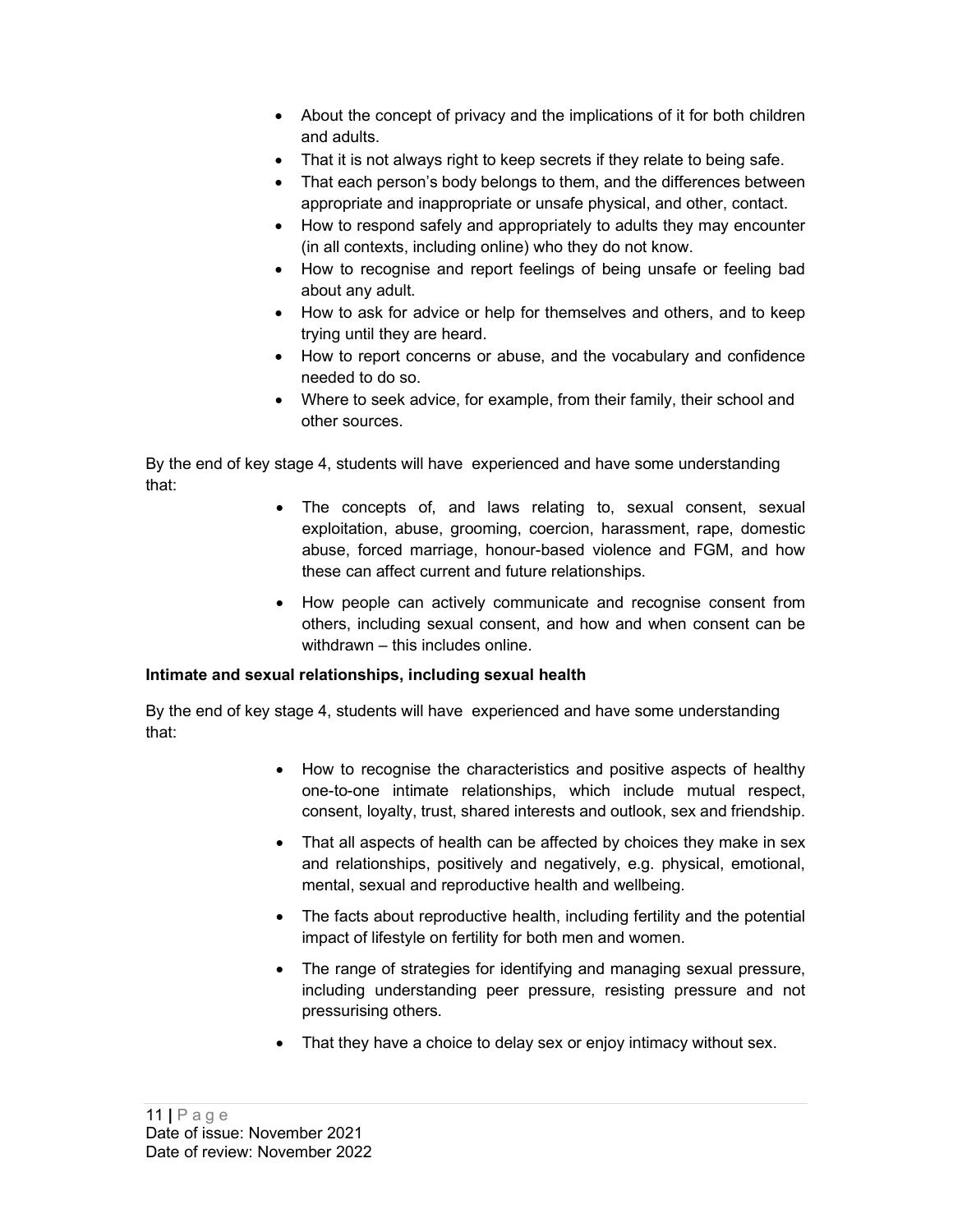- The facts about the full range of contraceptive choices, their effectiveness and options available.
- The facts around pregnancy including miscarriage.
- That there are choices in relation to pregnancy, with legally and medically accurate, impartial information on all options including keeping the baby, adoption, abortion and where to get further help.
- How the different sexually transmitted infections (STIs) are transmitted, how risk can be reduced through safer sex and the importance of facts about testing.
- About the prevalence of some STIs, the impact they can have on those who contract them and key facts about treatment.
- How the use of alcohol and drugs can lead to risky sexual behaviour.
- How to get further advice, including how and where to access confidential sexual and reproductive health advice and treatment.

## Relationships education

The school is free to determine, within the statutory curriculum content outlined in this policy, what students are taught according to their age and understanding.

The school always considers the development of students when deciding what will be taught.

The school plans a progressive curriculum, such that topics are built upon prior knowledge taught in previous years as they progress through school to provide a smooth transition to their next class.

#### Health education overview

The focus at primary level is teaching the characteristics of good physical health and mental wellbeing.

#### Mental wellbeing

By the end of key stage 2, students will have experienced and have some understanding of:

- That mental wellbeing is a normal part of daily life, in the same way as physical health.
- That there is a normal range of emotions, e.g. happiness, sadness, anger, fear, surprise and nervousness.
- The scale of emotions that humans experience in response to different experiences and situations.
- How to recognise and talk about their emotions, including having a varied vocabulary of words to use when talking about their own and others' feelings.
- How to judge whether what they are feeling and how they are behaving is appropriate and proportionate.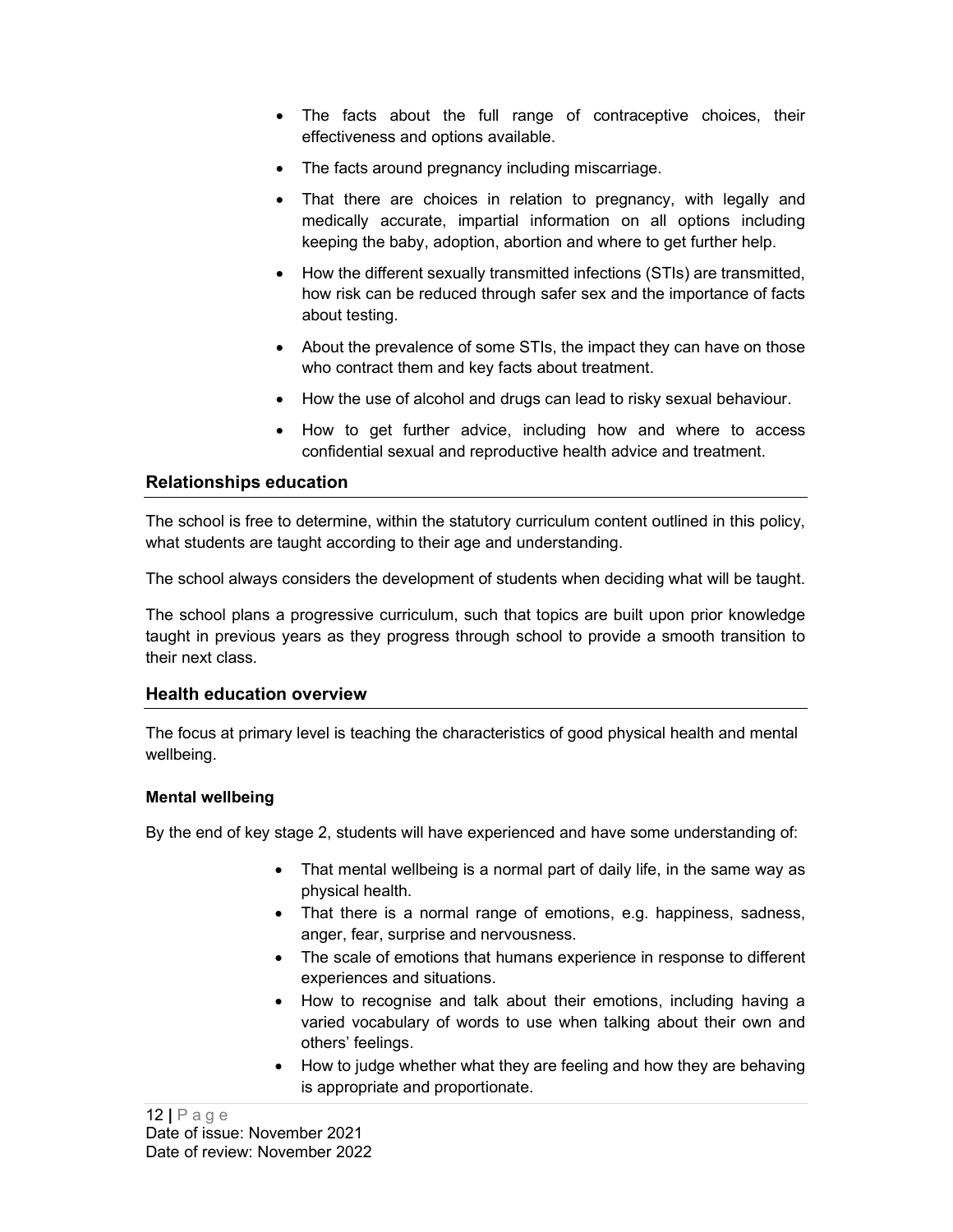- The benefits of physical exercise, time outdoors, community participation, and voluntary and service-based activity on mental wellbeing and happiness.
- Simple self-care techniques, including the importance of rest, time spent with friends and family, and the benefits of hobbies and interests.
- How isolation and loneliness can affect children and that it is very important they discuss their feelings with an adult and seek support.
- That bullying (including cyberbullying) has a negative and often lasting impact on mental wellbeing.
- Where and how to seek support (including recognising the triggers for seeking support), extending to who in school they should speak to if they are worried about themselves or others.
- That it is common to experience mental ill health and, for the many people who do, the problems can be resolved if the right support is made available, especially if accessed early enough.

#### Internet safety and harms

By the end of key stage 2, students will have experienced and have some understanding of:

- That for most people, the internet is an integral part of life and has many benefits.
- About the benefits of rationing time spent online.
- The risks of excessive time spent on electronic devices.
- The impact of positive and negative content online on their own and others' mental and physical wellbeing.
- How to consider the effect of their online actions on others.
- How to recognise and display respectful behaviour online.
- The importance of keeping personal information private.
- Why social media, some computer games and online gaming, for example, are age-restricted.
- That the internet can also be a negative place where online abuse, trolling, bullying and harassment can take place, which can have a negative impact on mental health.
- How to be a discerning consumer of information online, including understanding that information (inclusive of that from search engines) is ranked, selected and targeted.
- Where and how to report concerns and get support with issues online.

#### Physical health and fitness

By the end of key stage 2, students will have experienced and have some understanding of:

 The characteristics and mental and physical benefits of an active lifestyle.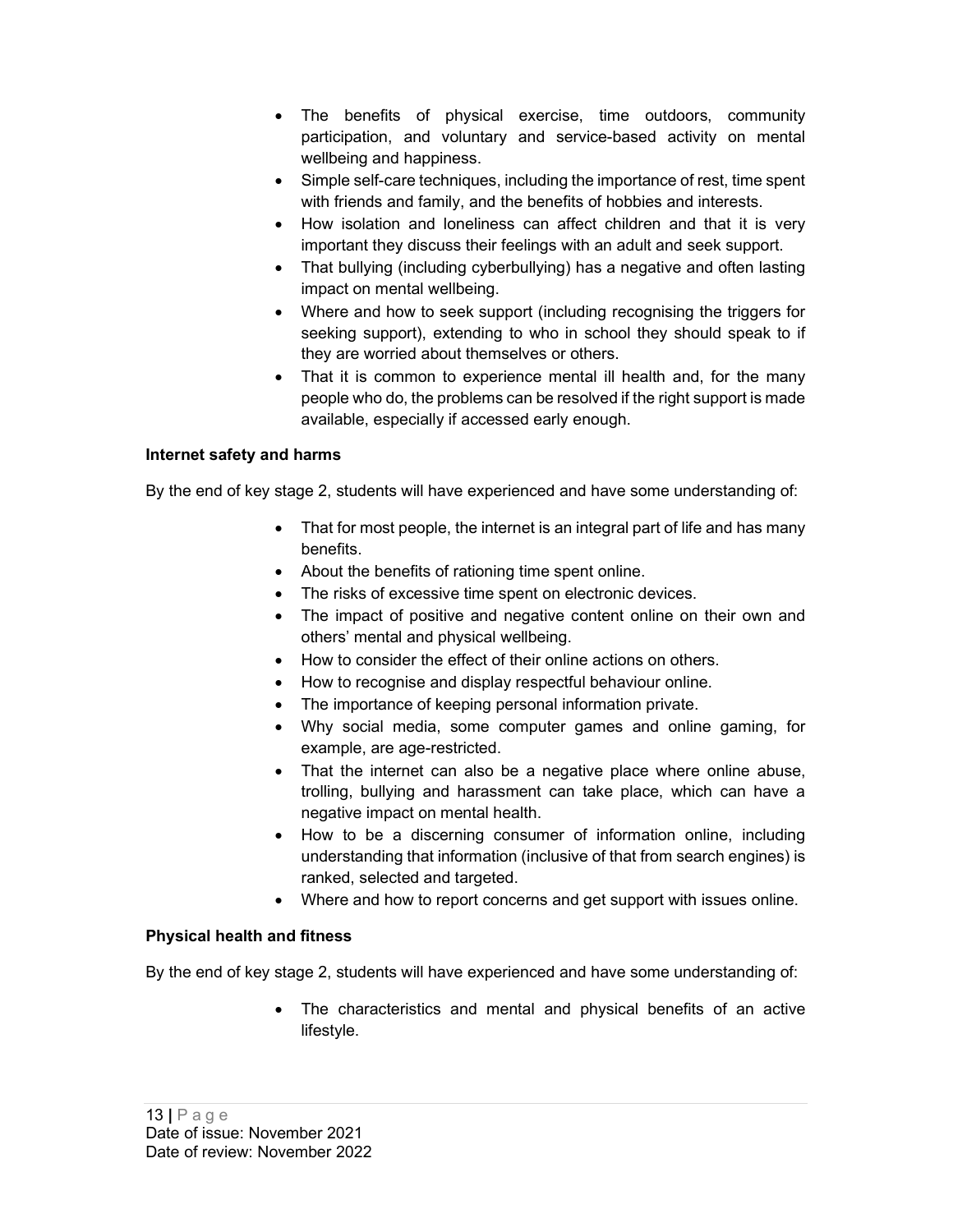- The importance of building regular exercise into daily and weekly routines and how to achieve this, for example by walking or cycling to school, a daily active mile, or other forms of regular, vigorous exercise.
- The risks associated with an inactive lifestyle, including obesity.
- How and when to seek support, including which adults to speak to in school if they are worried about their health.

#### Healthy eating

By the end of key stage 2, students will have experienced and have some understanding of:

- What constitutes a healthy diet, including an understanding of calories and other nutritional content.
- The principles of planning and preparing a range of healthy meals.
- The characteristics of a poor diet and risks associated with unhealthy eating, including obesity, and other behaviours, e.g. the impact of alcohol on diet or health.

#### Drugs alcohol and tobacco

By the end of key stage 2, students will have experienced and have some understanding of:

 The facts about legal and illegal harmful substances and associated risks, including smoking, alcohol use and drug-taking, if appropriate.

#### Health and prevention

By the end of key stage 2, students will have experienced and have some understanding of:

- How to recognise early signs of physical illness, such as weight loss or unexplained changes to the body.
- About safe and unsafe exposure to the sun, and how to reduce the risk of sun damage, including skin cancer.
- The importance of sufficient good-quality sleep for good health, and that a lack of sleep can affect weight, mood and ability to learn.
- About dental health and the benefits of good oral hygiene and dental flossing, including regular check-ups at the dentist.
- About personal hygiene and germs including bacteria and viruses, how they are spread and treated, and the importance of hand washing.
- The facts and science relating to immunisation and vaccination.

#### Basic first aid

By the end of key stage 2, students will have experienced and have some understanding of:

- How to make a clear and efficient call to emergency services if necessary.
- Concepts of basic first-aid, for example dealing with common injuries, including head injuries.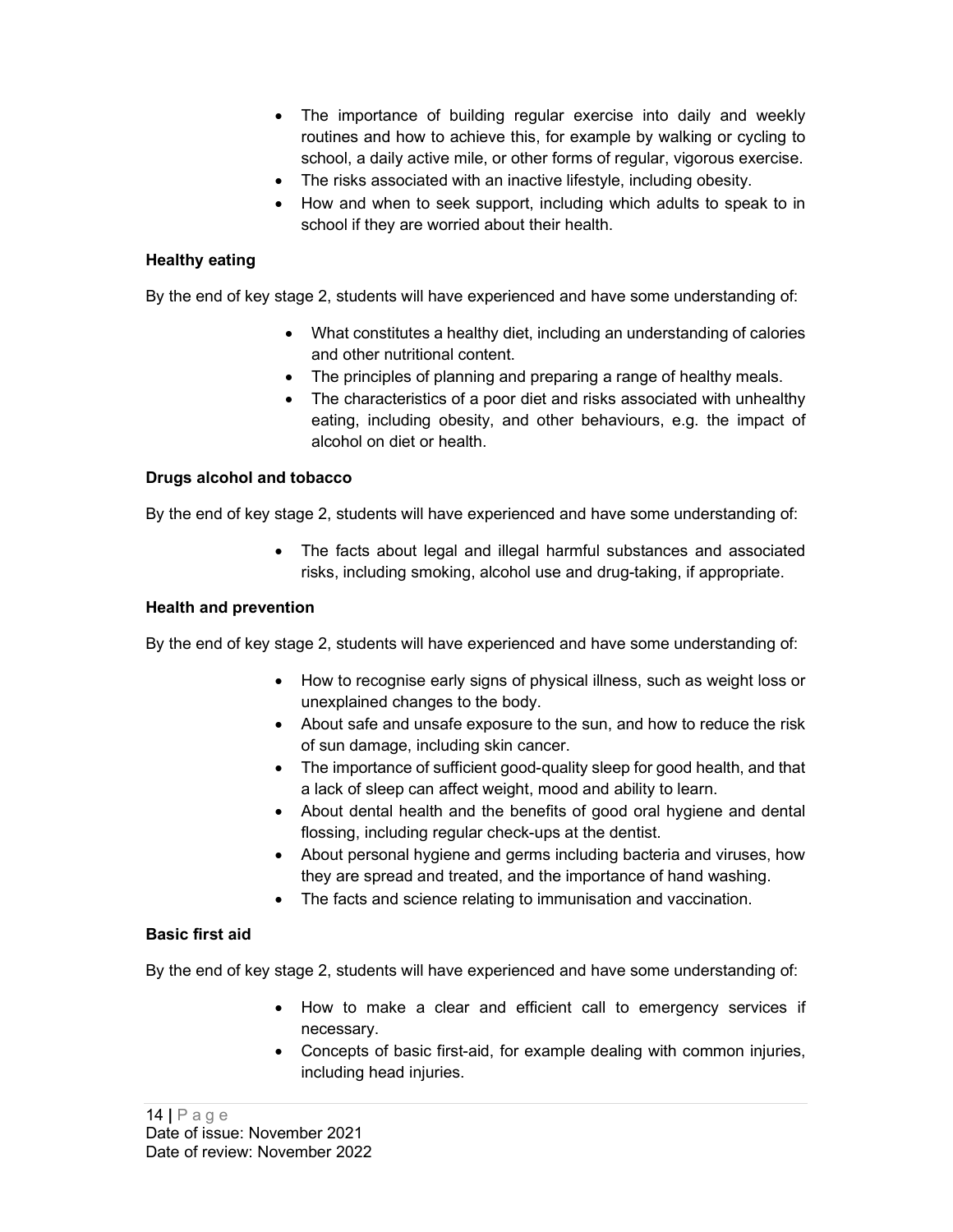## Changing adolescent body

By the end of key stage 2, students will have experienced and have some understanding of:

- Key facts about puberty and the changing adolescent body, particularly from age 9 through to age 11, including physical and emotional changes.
- About menstrual wellbeing and key facts relating to the menstrual cycle.

The physical health and mental wellbeing curriculum will continue to develop students' knowledge on the topics taught at a primary level, in addition to the content outlined in this section.

#### Mental wellbeing

By the end of key stage 4, students will have experienced and have some understanding that:

- How to talk about their emotions accurately and sensitively, using appropriate vocabulary.
- That happiness is linked to being connected to others.
- How to recognise the early signs of mental wellbeing concerns.
- Common types of mental ill health, e.g. anxiety and depression.
- How to critically evaluate when something they do or are involved in has a positive or negative effect on their own or others' mental health.
- The benefits and importance of physical exercise, time outdoors, community participation and voluntary and service-based activities on mental wellbeing and happiness.

#### Internet safety and harms

By the end of key stage 4, students will have experienced and have some understanding that:

- The similarities and differences between the online world and the physical world, including the impact of unhealthy or obsessive comparison with others online, over-reliance on online relationships, the risks related to online gambling, how information is targeted at them and how to be a discerning consumer of information online.
- How to identify harmful behaviours online, including bullying, abuse or harassment, and how to report, or find support, if they have been affected by those behaviours.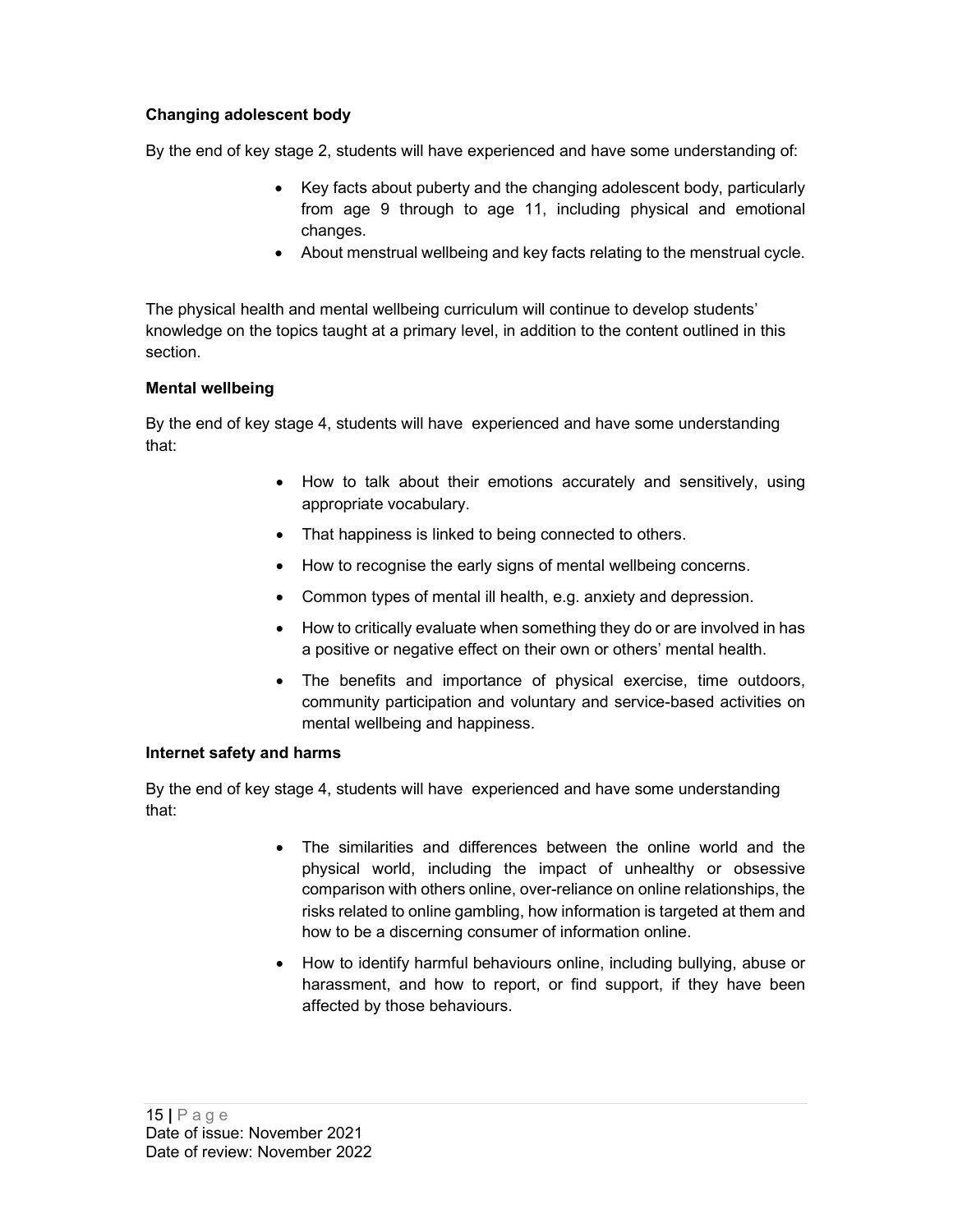#### Physical health and fitness

By the end of key stage 4, students will have experienced and have some understanding that:

- The positive associations between physical activity and promotion of mental wellbeing, including as an approach to combat stress.
- The characteristics and evidence of what constitutes a healthy lifestyle, maintaining a healthy weight, including the links between an inactive lifestyle and ill health.
- About the science relating to blood, organ and stem cell donation.

#### Healthy eating

By the end of key stage 4, students will have experienced and have some understanding that:

> How to maintain healthy eating and the links between a poor diet and health risks, including tooth decay and cancer.

#### Drugs, alcohol and tobacco

By the end of key stage 4, students will have experienced and have some understanding that:

- The facts about legal and illegal drugs and their associated risks, including the link between drug use and serious mental health conditions.
- The law relating to the supply and possession of illegal substances.
- The physical and psychological risks associated with alcohol consumption and what constitutes low risk alcohol consumption in adulthood.
- The physical and psychological consequences of addition, including alcohol dependency.
- Awareness of the dangers of drugs which are prescribed but still present serious health risks.
- The facts about the harms from smoking tobacco, the benefits of quitting and how to access the support to do so.

#### Health and prevention

By the end of key stage 4, students will have experienced and have some understanding that:

> About personal hygiene, germs including bacteria, viruses, how they are spread, treatment and prevention of infection, and about antibiotics.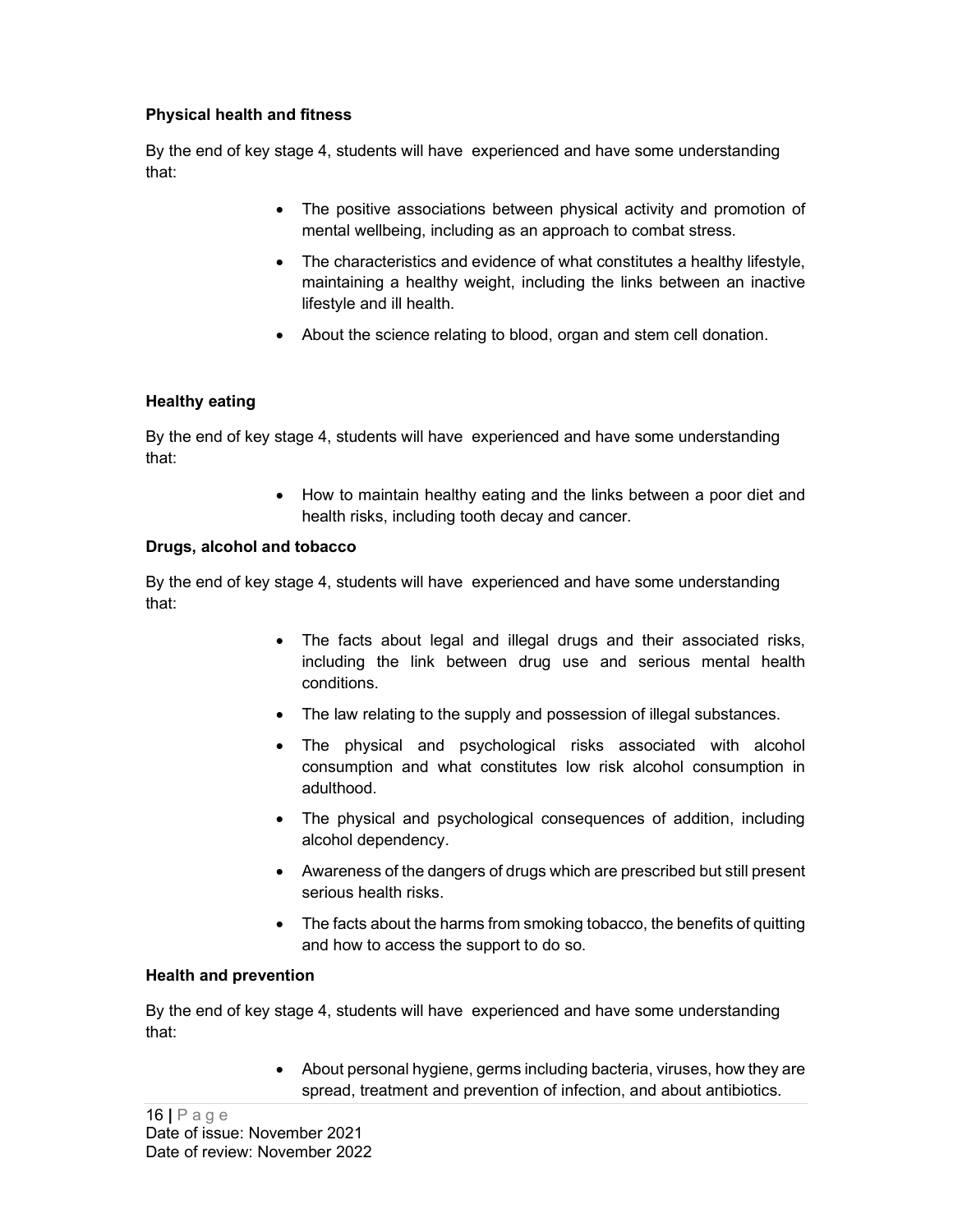- About dental health and the benefits of good oral hygiene and dental flossing, including healthy eating and regular check-ups at the dentist.
- The benefits of regular self-examination and screening.
- The facts and science relating to immunisation and vaccination.
- The importance of sufficient good quality sleep for good health and how a lack of sleep can affect weight, mood and ability to learn.

#### Basic first aid

By the end of key stage 4, students will have experienced and have some understanding that:

- Basic treatments for common injuries.
- Life-saving skills, including how to administer CPR.
- The purpose of defibrillators and when one might be needed.

#### Changing adolescent body

By the end of key stage 4, students will have experienced and have some understanding that:

- Key facts about puberty, the changing adolescent body and menstrual wellbeing.
- The main changes which take place in males and females, and the implications for emotional and physical health.

#### Health education per key stage

The school is free to determine, within the statutory curriculum content outlined in this policy, what students are taught during each year group.

The school always considers the age, understanding and development of our students when deciding what will be taught in each class.

The school plans a progressive curriculum, such that topics are built upon prior knowledge taught in previous years as they progress through school to provide a smooth transition to their next stage in life.

#### Sex education

All students must be taught the aspects of sex education outlined in the primary and secondary science curriculum – this includes teaching about the main external parts of the human body, how it changes as it grows from birth to old age, including puberty, and the reproductive process in some plants and animals.

The school is free to determine whether students should be taught sex education beyond what is required of the national curriculum.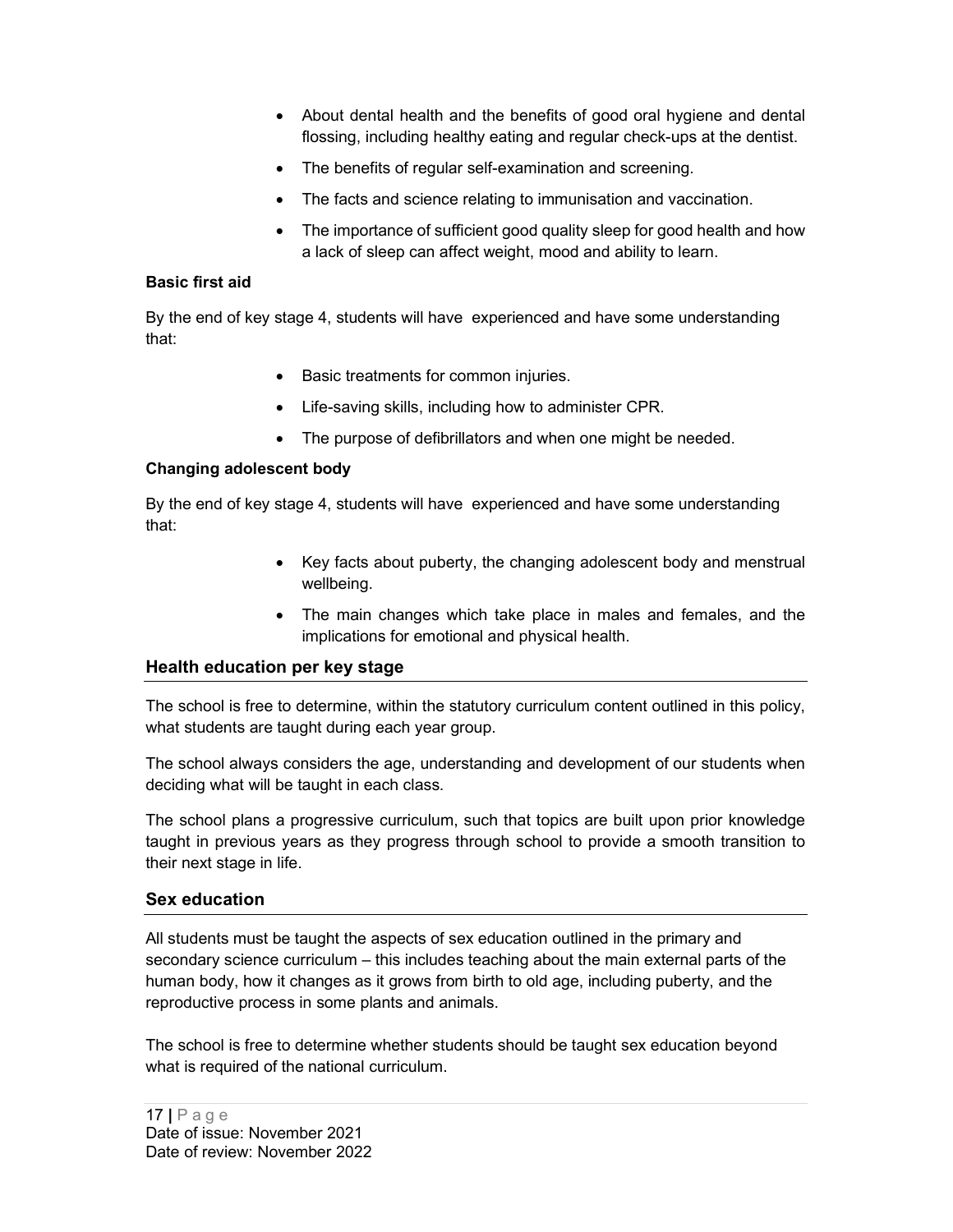At our school, we do teach students sex education beyond what is required of the science curriculum if and when required.

Parents are fully consulted in the organisation and delivery of our sex education curriculum, in accordance with this policy.

Parents are given the opportunity to advise on what should be taught through sex education. The age and development of students is always considered when delivering sex education.

## Delivery of the curriculum

The relationships, sex and health curriculum will be delivered as part of our PSHE curriculum.

Through effective organisation and delivery of the subject, we will ensure that:

- Core knowledge is sectioned into units of manageable size.
- The required content is communicated to students clearly, in a carefully sequenced way, within a planned scheme of work.
- Teaching includes sufficient and well-chosen opportunities and contexts for students to embed new knowledge so that it can be used confidently in real-life situations.

The curriculum is delivered proactively, such that it addresses issues in a timely way in line with current evidence on children's physical, emotional and sexual development.

Teaching of the curriculum reflects requirements set out in law, particularly the Equality Act 2010, so that students understand what the law does and does not allow, and the wider legal implications of the decisions they make.

At the point we consider it appropriate to teach students about LGBTQ+, we will ensure that this content is fully integrated into the relationships, sex and health curriculum, rather than delivered as a standalone unit or lesson.

Students will be taught about LGBTQ+; however, we will always consider the development and maturity of students before teaching this topic.

The school ensures that all teaching and materials are appropriate for the ages of the students, their religious backgrounds, their developmental stages and their additional needs.

Lesson plans will provide appropriate challenge for students and be differentiated for individual students' needs.

Classes may be taught in gender-segregated groups, dependent upon the nature of the topic being delivered at the time, and the cultural background of students where it is only appropriate to discuss the body in single gender groups.

Throughout every class, appropriate diagrams, videos, books, games, discussion and practical activities will be used to assist learning.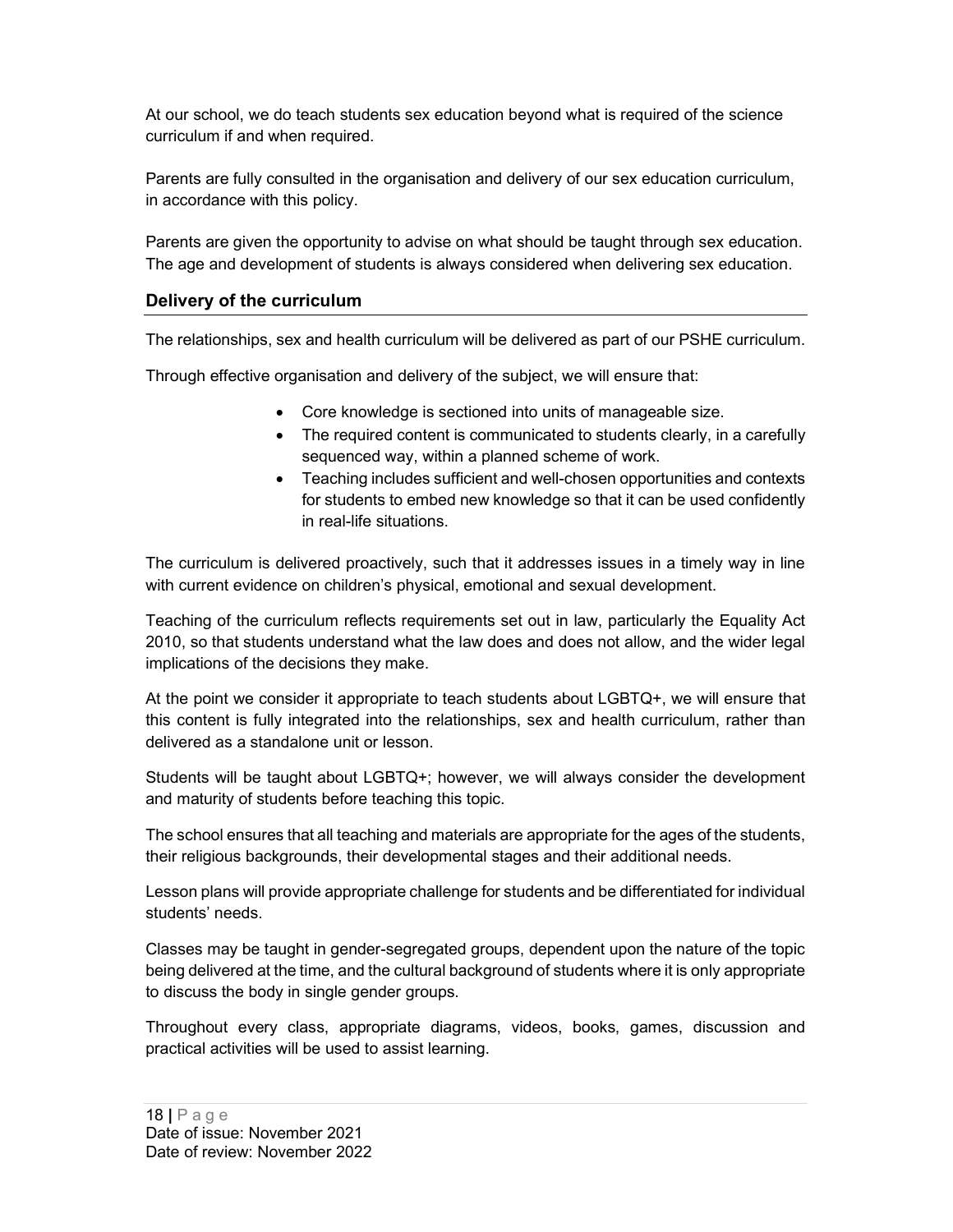Inappropriate images, videos, etc., will not be used, and resources will be selected with sensitivity given to the age, developmental stage and cultural background of students.

Students will be prevented from accessing inappropriate materials on the internet when using such to assist with their learning. The prevention measures taken to ensure this are outlined in the school's E-safety Policy.

Teachers will establish what is appropriate for one-to-one and whole-class settings, and alter their teaching of the programme accordingly.

Teachers will ensure that students' views are listened to and will encourage them to ask questions and engage in discussion. Teachers will answer questions sensitively, honestly and appropriate to the student's age.

The programme will be designed to focus on boys as much as girls, and activities will be planned to ensure both are actively involved, matching their different learning styles.

Teachers will focus heavily on the importance of marriage and healthy relationships, though sensitivity will always be given as to not stigmatise students based on their home circumstances.

Teachers will ensure that lesson plans are centred around reducing stigma, particularly in relation to mental wellbeing, and encouraging openness through discussion activities and group work.

Teachers will ensure lesson plans focus on challenging perceived views of students based on protected characteristics, through exploration of, and developing mutual respect for, those different to themselves.

Any resources or materials used to support learning will be formally assessed by the PSHE Lead and Relationships and Vocational activities co-ordinator before use to ensure they are appropriate for the age and maturity of students, and sensitive to their needs and understanding.

In teaching the curriculum, teachers will be aware that students may raise topics such as selfharm and suicide. When talking about these topics in lessons, teachers will be aware of the risks of encouraging these behaviours and will avoid any resources or material that appear as instructive rather than preventative.

At all points of delivery of this programme, parents will be consulted, and their views will be valued. What will be taught and how, will be planned in conjunction with parents.

Whilst there are no formal examinations for the relationships, sex and health curriculum, the school will undertake informal assessments to determine student progress – these include the following:

- Group presentations
- Group tasks
- Projects
- Tests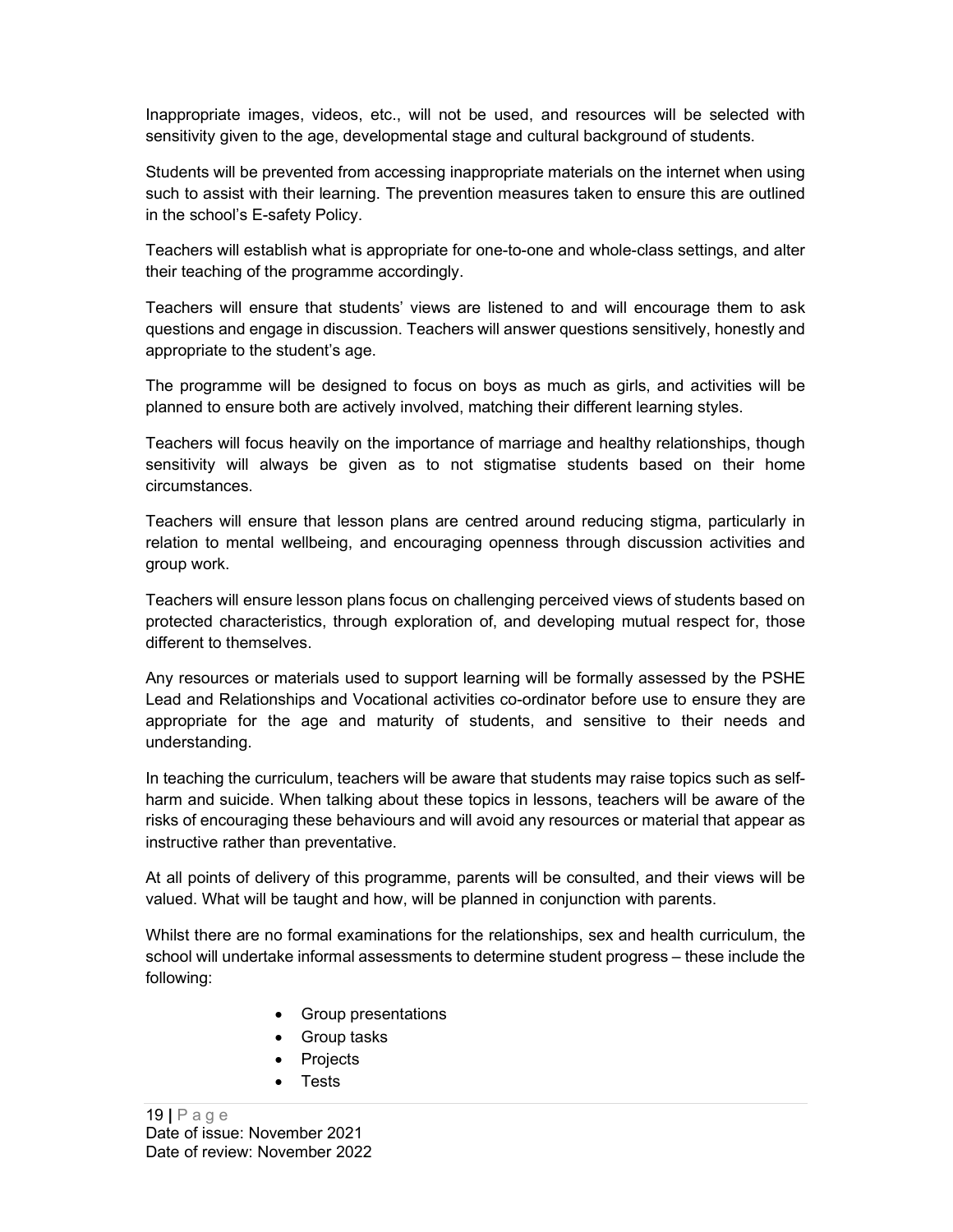- Written assessment
- Self-evaluation

# Work with external experts

External experts may be invited to assist from time-to-time with the delivery of the programme and will be expected to comply with the provisions of this policy.

The school will ensure all visitor credentials are checked before they are able to participate in delivery of the curriculum, in line with the Visitor Policy.

The school will ensure that the teaching delivered by the external expert fits with the planned curriculum and this policy.

Before delivering the session, the school will discuss the details of the expert's lesson plan and ensure that the content is age-appropriate and accessible for the students.

The school will also ask to see the materials the expert intends to use, as well as a copy of the lesson plan, to ensure it meets all individual students' needs.

The school will agree with the expert the procedures for confidentiality, ensuring that the expert understands how safeguarding reports should be dealt with in line with the Child Protection and Safeguarding Policy.

The intended use of external experts is to enhance the curriculum delivered by teachers, rather than as a replacement for teachers.

#### Equality and accessibility

The school understands its responsibilities in relation to the Equality Act 2010, specifically that it must not unlawfully discriminate against any student because of their:

- Age
- Sex or sexual orientation
- Race
- **•** Disability
- Religion or belief
- Gender reassignment
- Pregnancy or maternity
- Marriage or civil partnership

The school is committed to making reasonable adjustments wherever possible to promote accessibility and inclusivity of the curriculum.

The school understands that our students all have SEND or other needs (such as those with social, emotional or mental health needs) and are entitled to learn about relationships, sex and health education, and the programme will be designed to be inclusive of all students.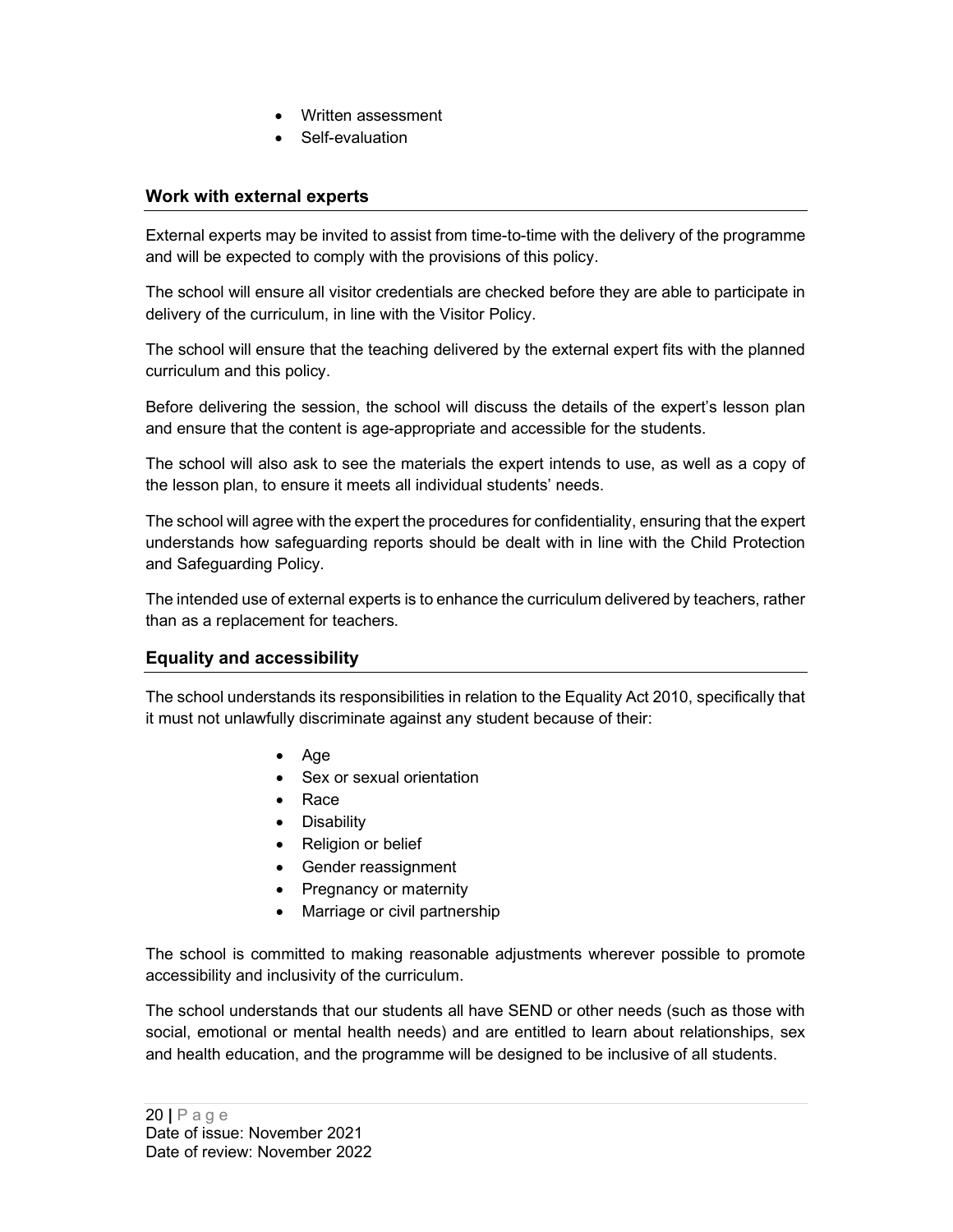Teachers will understand that they may need to be more explicit and adapt their planning of work and teaching methods in order to appropriately deliver the programme to our students.

Provisions under the Equality Act 2010 allow our school to take positive action, where it can be evidenced to be proportionate, to respond to particular disadvantages affecting a group because of a protected characteristic. For example, we could consider taking positive action to support girls if there was evidence that they were being disproportionately subjected to sexual violence or sexual harassment.

When deciding whether support is necessary to support students with a particular protected characteristic, we will consider our students' needs, including the gender and age range of our students.

In order to foster healthy and respectful peer-to-peer communication and behaviour between boys and girls, the school implements a robust Positive Behaviour Policy, as well as a Child Protection and Safeguarding Policy, which set out expectations of students.

The school understands that students with SEND are entitled to learn about RSE and health education, and the curriculum will be designed to be inclusive of all students.

The school is aware that some students are more vulnerable to exploitation, bullying and other issues due to the nature of their SEND – teachers will understand that they may need to liaise with the PSHE Lead and be more explicit and adapt their planning or work to appropriately deliver the curriculum to our students.

Where there is a need to tailor content and teaching to meet the needs of students at different developmental stages, the school will ensure the teaching remains sensitive, ageappropriate, developmentally appropriate and is delivered with reference to the law.

The school will take steps to foster healthy and respectful peer-to-peer communication and behaviour between boys and girls, and provide an environment which challenges perceived limits on students based on their gender or any other characteristic.

The school will be actively aware of everyday issues such as sexism, misogyny, homophobia and gender stereotypes and take positive action to build a culture within which these are not tolerated. Any occurrences of such issues will be identified and tackled promptly.

The school will make clear that sexual violence and sexual harassment are not acceptable and will not be tolerated. Any reports of sexual violence or sexual harassment will be handled in accordance with the school's Child Protection and Safeguarding Policy.

#### Curriculum links

The school seeks opportunities to draw links between relationships, sex and health education and other curriculum subjects wherever possible to enhance students' learning.

Relationships, Sex and Health education will be linked to the following subjects in particular: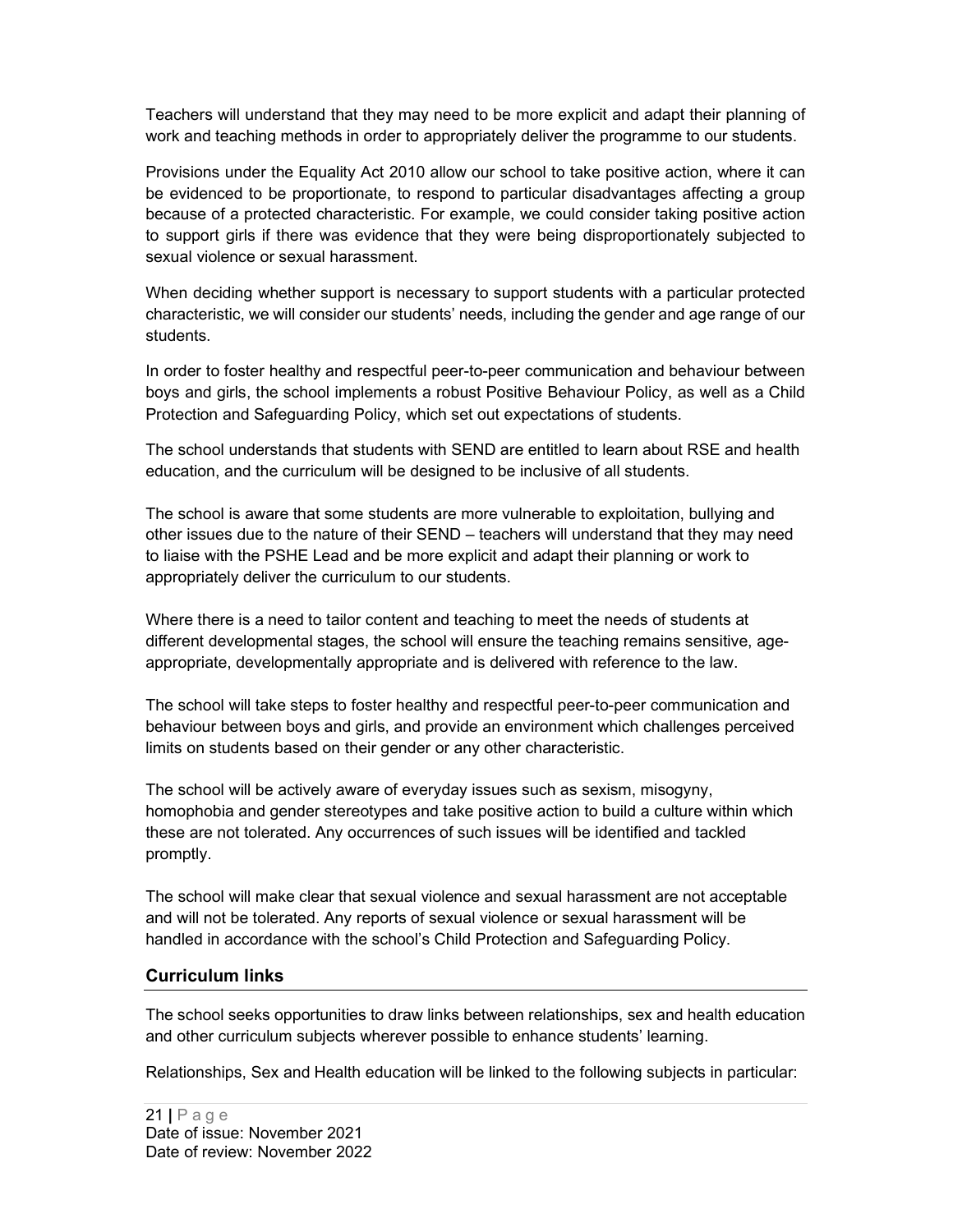- Science students learn about the main external parts of the body and changes to the body as it grows from birth to old age, including puberty.
- Computing and ICT students learn about e-safety, including how to use technology safely, responsibly, respectfully and securely, how to keep personal information private and how to access help and support.
- PE students explore various physical activities, are physically active for sustained periods of time, engage in competitive sport and understand how exercise can lead to healthier lifestyles.
- Citizenship students learn about the requirements of the law, their responsibilities and the possible consequences of their actions.
- PSHE students learn about respect and difference, values and characteristics of individuals.

## Withdrawing from the subjects

Relationships and Health education are statutory at a primary level and parents **do not** have the right to withdraw their child from the subjects.

As sex education is not statutory at a primary level (other than what must be taught as part of the science curriculum), parents have the right to request to withdraw their child from all or part of the sex education curriculum.

The Head of School will automatically grant withdrawal requests; however, the Head of School will discuss the request with the parent and, if appropriate, their child, to ensure that their wishes are understood and to clarify the nature and purpose of the curriculum.

The Head of School will discuss with the parent, the benefits or receiving this important education and any adverse effects that withdrawal may have on the student – this could include, for example, social and emotional effects of being excluded.

The Head of School will keep a record of the discussion between themselves, the student and the parent.

The Head of School will grant a parent's request to withdraw their child from sex education, other than the content that must be taught as part of the science curriculum.

The parent will be informed in writing of the Head of School's decision.

Where a student is withdrawn from sex education, the Head of School will ensure that the student receives appropriate alternative education.

#### Behaviour

The school has a zero-tolerance approach to bullying. We aim to foster a culture based on mutual respect and understanding for one another.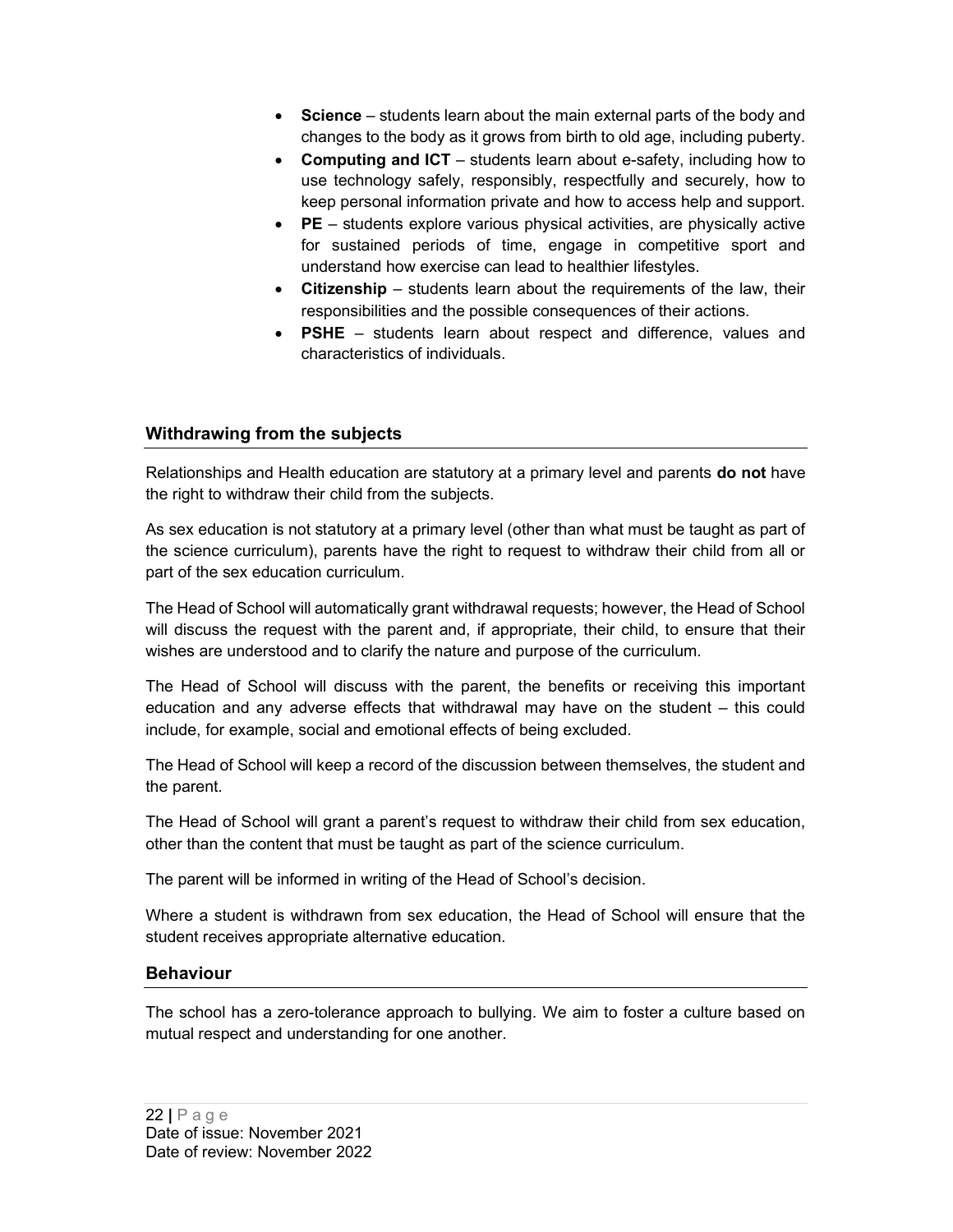Any bullying incidents caused as a result of the relationships, sex and health education programme, such as those relating to sexual orientation, will be dealt with as seriously as other bullying incidents within the school.

Any occurrence of these incidents will be reported to a member of school staff, who will then discipline the student once they are on school premises.

These incidents will be dealt with following the processes in our Positive Behaviour Policy and Anti-Bullying Policy.

The Head of School will decide whether it is appropriate to notify the police of the action taken against a student.

## Staff training

All staff members at the school will undergo training on a timely basis to ensure they are upto-date with the relationship, sex and health education programme and associated issues.

Members of staff responsible for teaching the subjects will undergo further training on a timely basis, led by the relationships, sex and health education leader, to ensure they are fully equipped to teach the subjects effectively.

Training of staff will also be scheduled around any updated guidance on the programme and any new developments, such as 'sexting', which may need to be addressed in relation to the programme.

The school will ensure teachers receive training on the Social Exclusion Report on Teenage Pregnancy, and the role of an effective RSE curriculum in reducing the number of teenage conceptions.

Appropriately trained staff will be able to give students information on where and how to obtain confidential advice, counselling and treatment, as well as guidance on emergency contraception and their effectiveness.

#### **Confidentiality**

Confidentiality within the classroom is an important component of relationships, sex and health education, and teachers are expected to respect the confidentiality of their students as far as is possible.

Teachers will, however, alert the Head of School about any suspicions of inappropriate behaviour or potential abuse as per the school's Child Protection and Safeguarding Policy.

Students will be fully informed of the school's responsibilities in terms of confidentiality and will be aware of what action may be taken if they choose to report a concern or make a disclosure.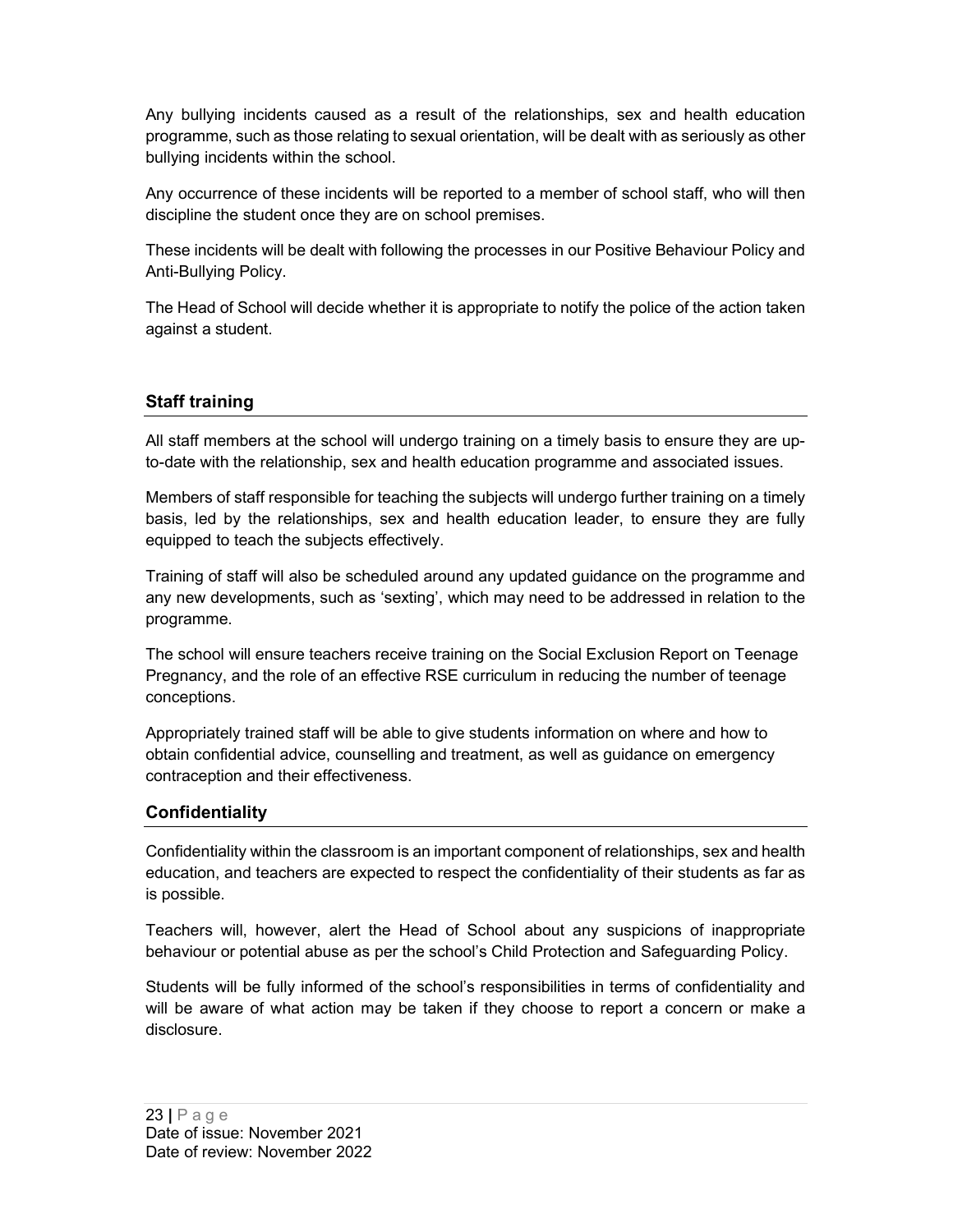Any reports made during lessons, or as a result of the content taught through the curriculum, will be reported to the DSL and handled in accordance with the Child Protection and Safeguarding Policy.

# Monitoring quality

The PSHE lead is responsible for monitoring the quality of teaching and learning for the subjects.

The PSHE leader will conduct subject assessments on a termly basis, which will include a mixture of the following:

- Self-evaluations
- Lesson observations
- Topic feedback forms
- Learning walks
- Work scrutiny
- Lesson planning scrutiny

The PSHE lead will create annual subject reports for the Head of School to report on the quality of the subjects.

The PSHE lead will work regularly and consistently with the Head of School e.g. through regular review meetings, to evaluate the effectiveness of the subjects and implement any changes.

#### Monitoring and review

This policy will be reviewed on an annual basis by the PSHE lead teacher and the EQL. The next scheduled review date for this policy is October 2022.

This policy will also be reviewed in light of any changes to statutory guidance, feedback from parents, staff or students, and issues in the school or local area that may need addressing.

Any changes made to this policy will be communicated to all staff, parents and, where necessary, students.